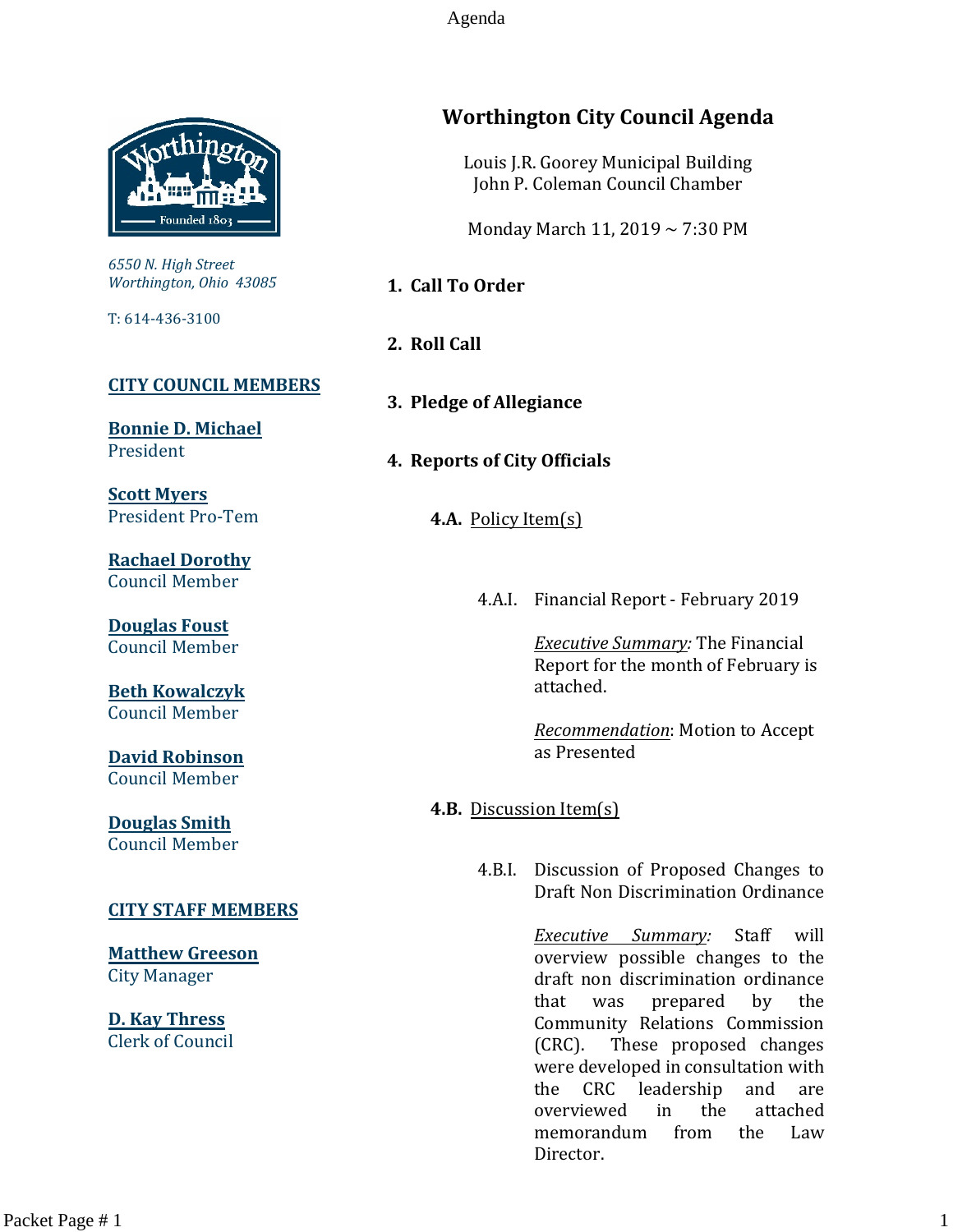#### Agenda

# 4.B.II. Continue discussion regarding Community Visioning

#### **4.C.** Information Item(s)

4.C.I. Look Ahead Agenda

*Executive Summary:* This agenda item lists topics that are expected to come before City Council in the next month.

#### **5. Reports of Council Members**

- **6. Other**
- **7. Executive Session**
- **8. Adjournment**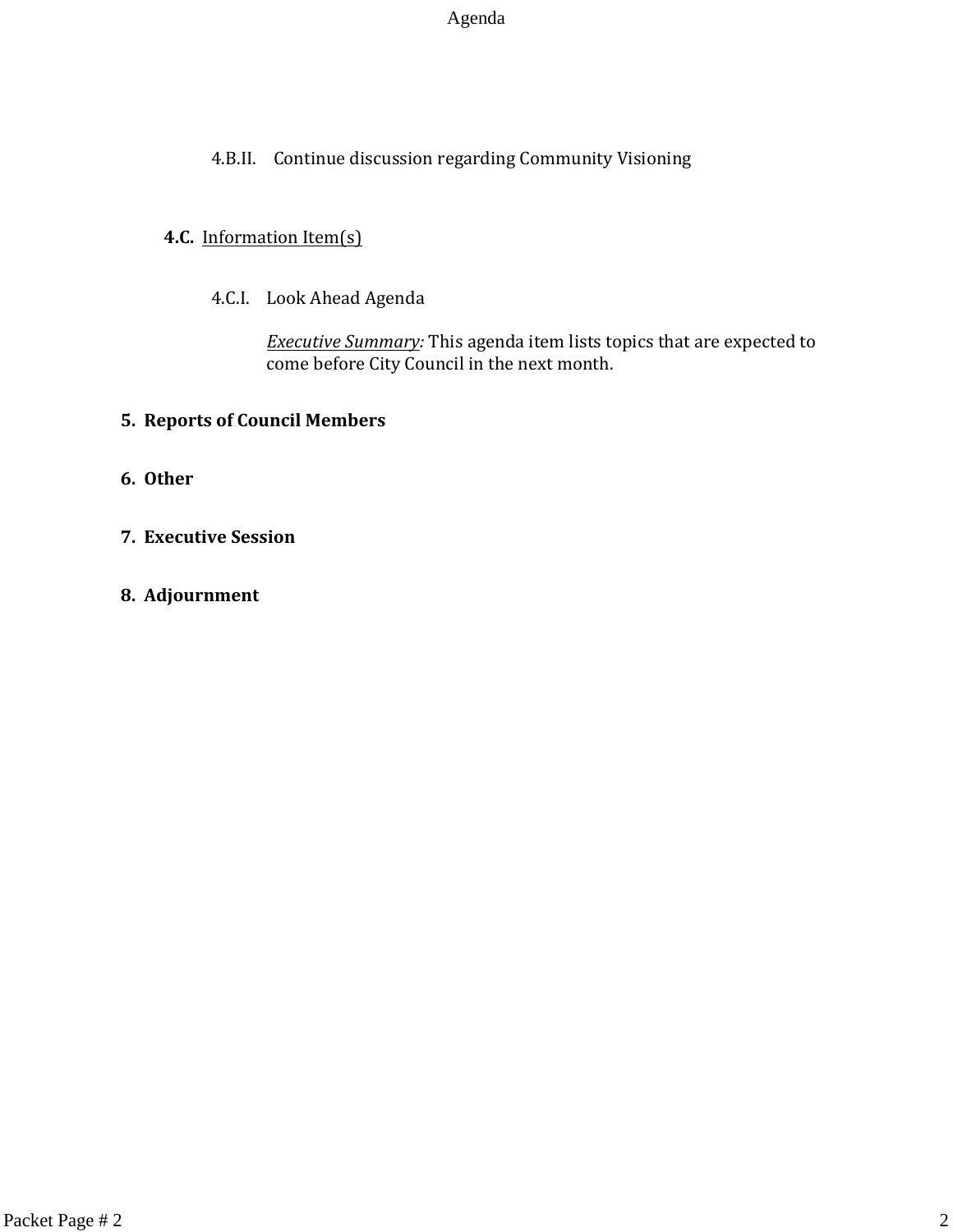# Department of Finance

# February 2019 Financial Report

# Quick Facts



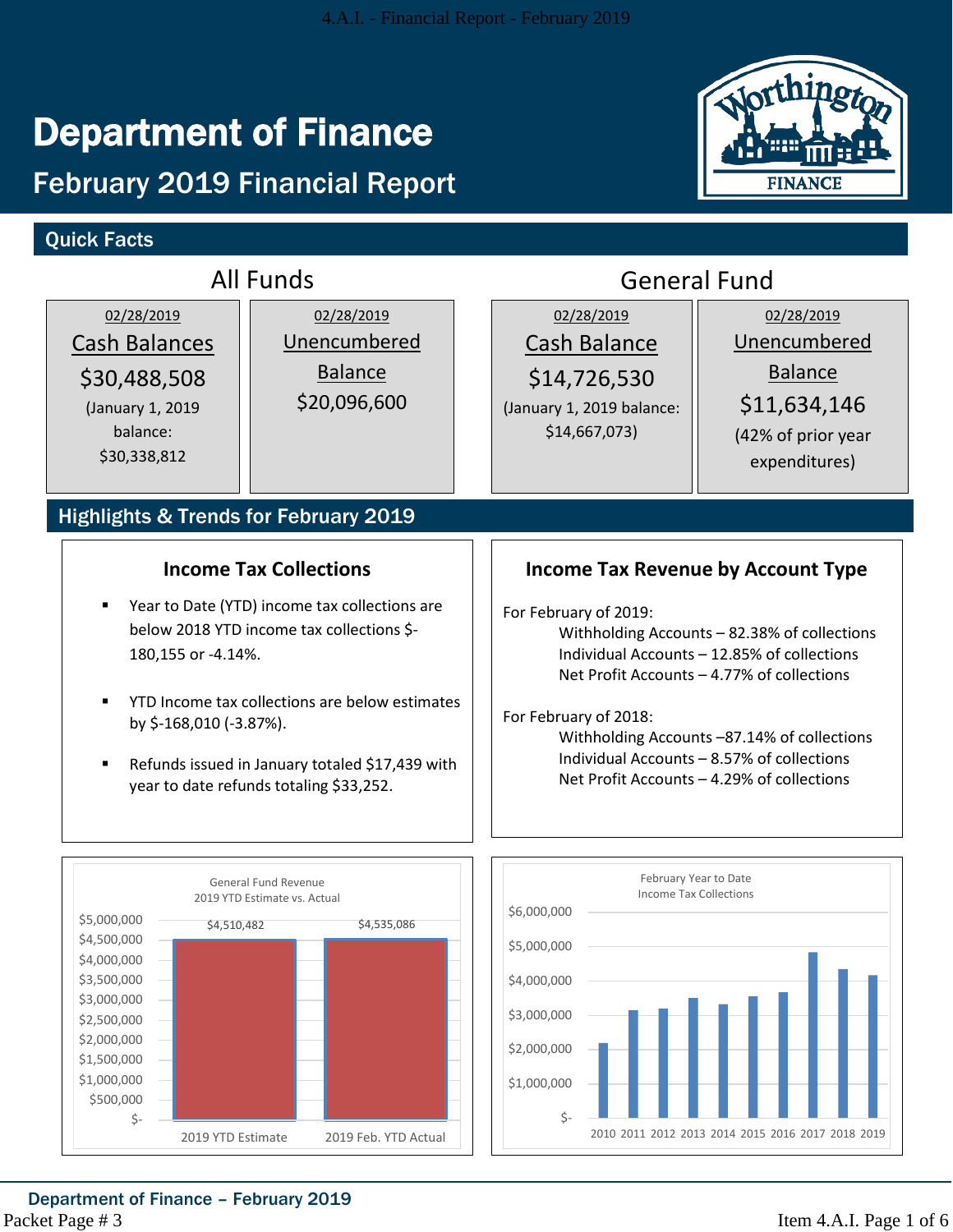

# **Department of Finance February 2019**

# Highlights & Trends for February 2019 (continued)



# Notable Initiatives & Activities

- Fund balances for all funds increased from \$30,338,812 on January 1, 2019 to \$30,488,508 as of February 28, 2019, with year to date revenues exceeding expenditures for all funds by \$149,697.
- For the month of February, fund balances for all funds increased from \$30,283,231 as of February 1, 2019 to \$30,488,508 as of February 28, 2019, with revenues exceeding expenditures by \$205,278.
- The General Fund cash balance increased from \$14,667,073 as of January 1, 2019 to \$14,726,530 as of February 28, 2019, with revenues exceeding expenditures by \$59,457.
- For the month of February, the General Fund balance increased from \$14,390,748 on February 1, 2019 to \$14,726,530 as of February 28, 2019, with revenues exceeding expenditures by \$335,782.

.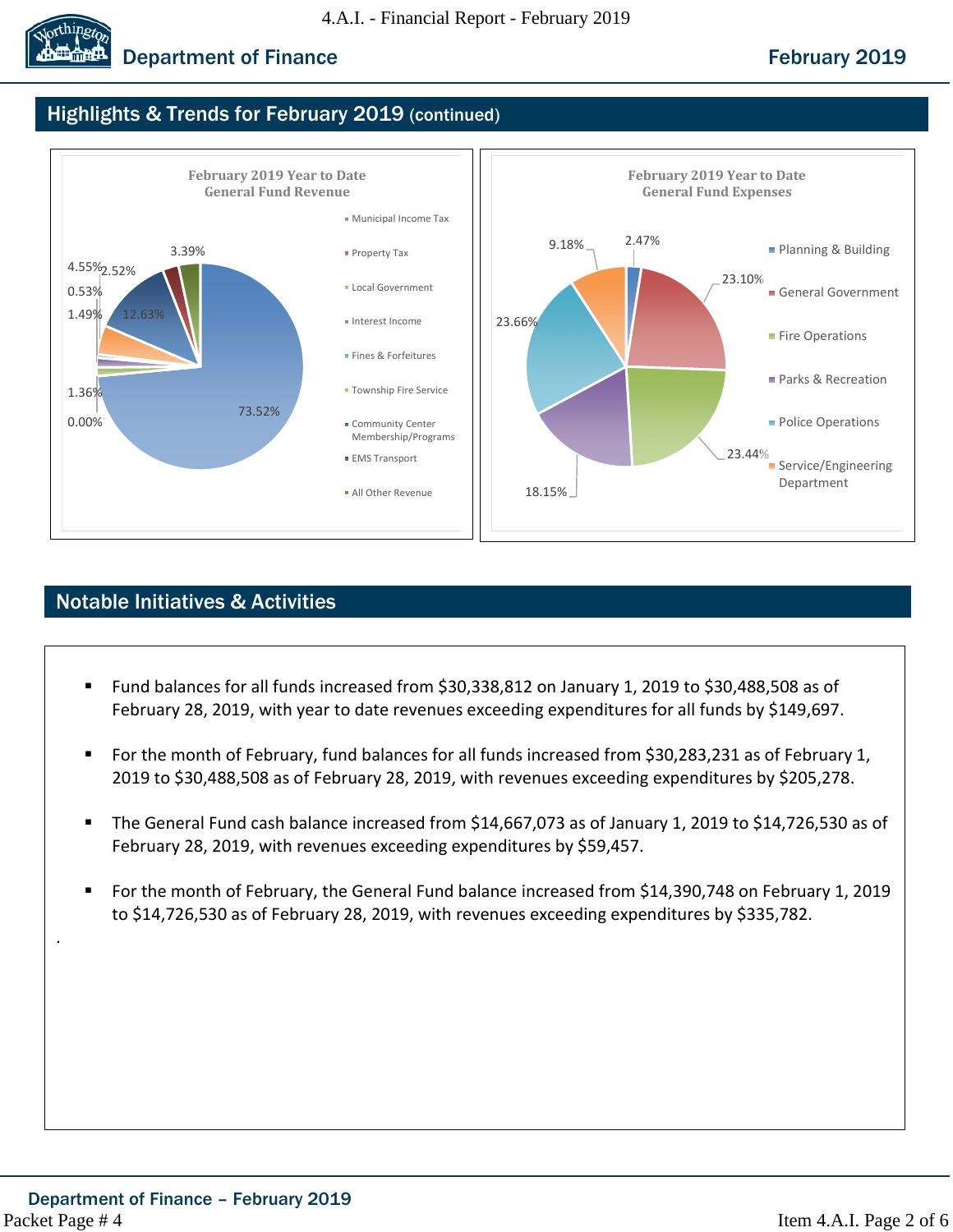#### 4.A.I. - Financial Report - February 2019



# Financial Tracking

# MO HERE MILES





Department of Finance – February 2019 Packet Page # 5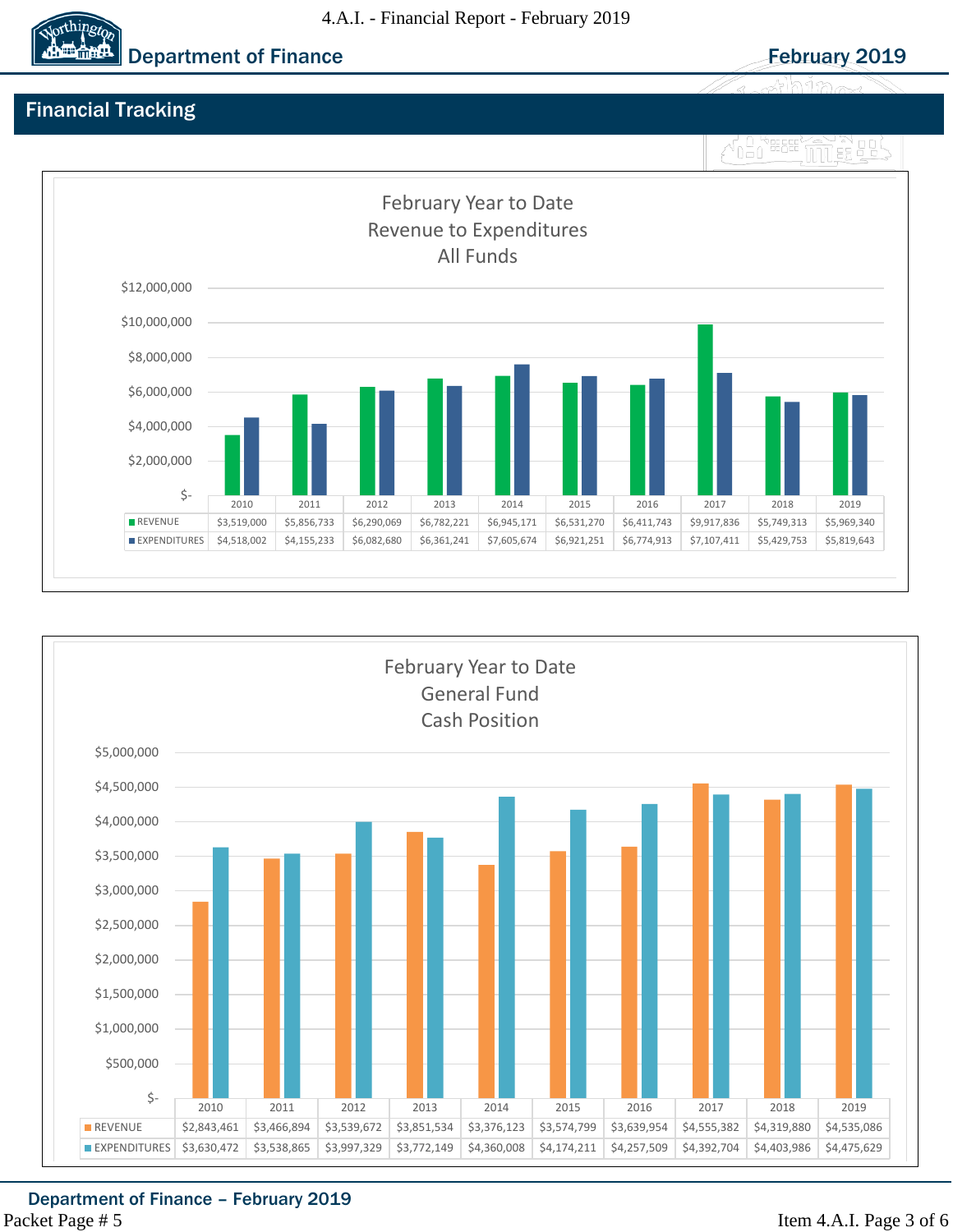

| <b>February 2019</b><br><b>Cash Reconciliation</b> |                                                | FINANCE         |                 |  |  |  |
|----------------------------------------------------|------------------------------------------------|-----------------|-----------------|--|--|--|
| <b>Total Fund Balances:</b>                        |                                                |                 | \$30,488,508.40 |  |  |  |
| <b>Depository Balances:</b>                        |                                                |                 |                 |  |  |  |
| <b>General Account:</b>                            | \$8,159,026.64                                 |                 |                 |  |  |  |
| <b>Total Bank Balances:</b>                        |                                                | \$8,159,026.64  |                 |  |  |  |
| <b>Investment Accounts:</b>                        |                                                |                 |                 |  |  |  |
| <b>Certificates of Deposits:</b>                   | \$7,125,000.00                                 |                 |                 |  |  |  |
| Certificates of Deposits (EMS)                     | 2,094,000.00                                   |                 |                 |  |  |  |
| Star Ohio/Star Plus                                | 5,311,552.51                                   |                 |                 |  |  |  |
| Fifth Third MMKT/CDs                               | 7,552,339.25                                   |                 |                 |  |  |  |
| CF Bank                                            | 245,000.00                                     |                 |                 |  |  |  |
| <b>Total Investment Accounts:</b>                  |                                                | \$22,387,891.76 |                 |  |  |  |
| Petty Cash/Change Fund:                            |                                                | 1,590.00        |                 |  |  |  |
|                                                    | Total Treasury Balance as of February 28, 2019 |                 |                 |  |  |  |
| Total Interest Earnings as of February 28, 2019    |                                                | \$67,760.91     |                 |  |  |  |
| Average Interest Earnings                          |                                                | 2.21%           |                 |  |  |  |

#### **Debt Statement**

| <b>Issuance</b> | <b>Purpose</b>                      | <b>Maturity</b> | Rate  | <b>Principal Balance</b> |  |  |  |  |  |
|-----------------|-------------------------------------|-----------------|-------|--------------------------|--|--|--|--|--|
| 2015            | 2015 Refunding Bonds                | December 2021   | 1.62% | \$2,300,000.00           |  |  |  |  |  |
| 2017            | 2017 Various Purpose Bonds          | December 2032   | 2.21% | \$3,525,000.00           |  |  |  |  |  |
| 2008            | OPWC 0% Loan - ADA Ramps            | December 2028   | 0%    | 70,290.45                |  |  |  |  |  |
| 2015            | OPWC 0% Loan - Kenyonbrook          | December 2045   | 0%    | 541,320.76               |  |  |  |  |  |
| 2018            | 2018 Bond Anticipation Notes        | September 2019  | 2.11% | \$4,460,000.00           |  |  |  |  |  |
|                 | <b>Total Principal Debt Balance</b> |                 |       | \$10,896,611.21          |  |  |  |  |  |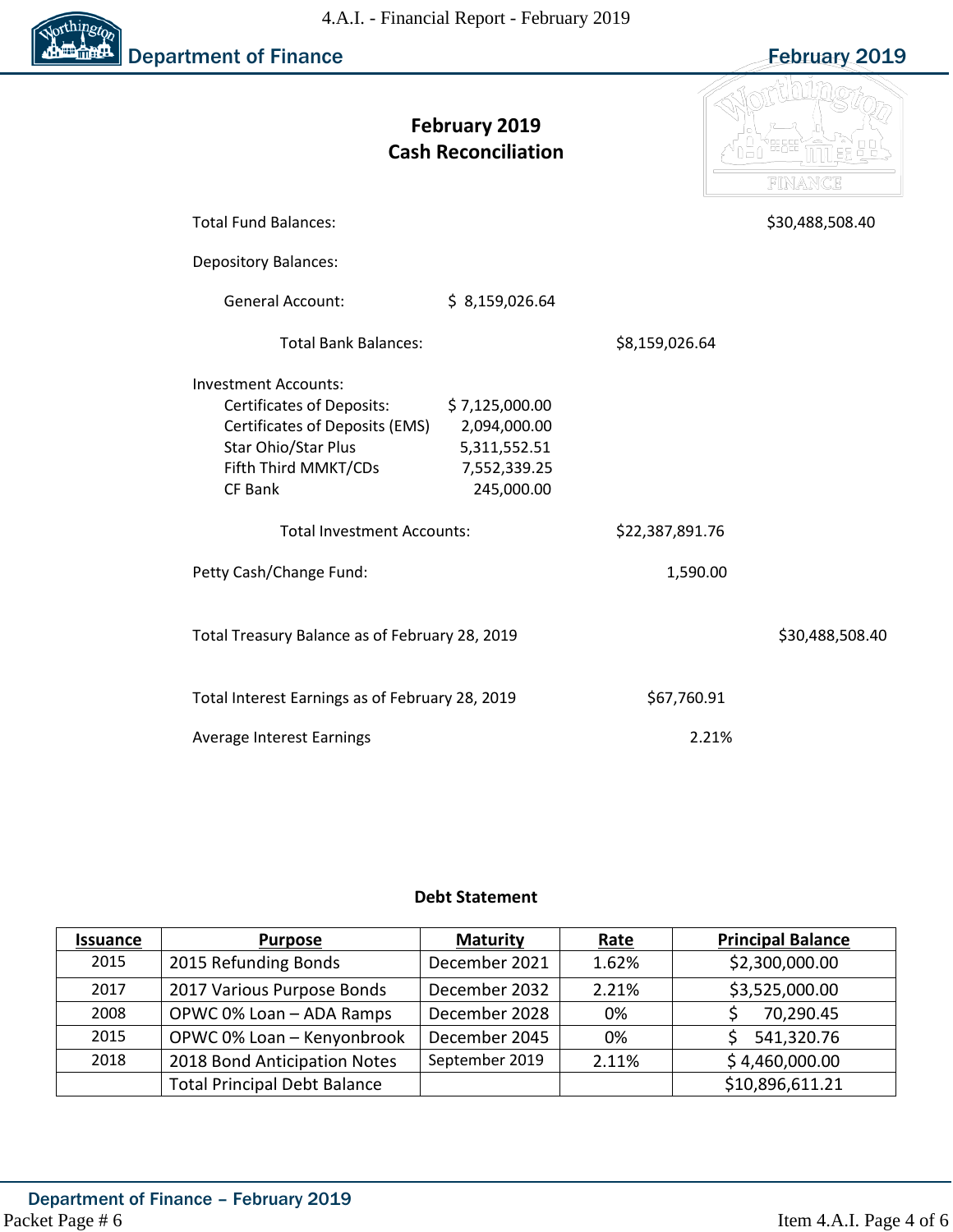

#### **City of Worthington Fund Summary Report as of February 28, 2019**



|     |                                 | 1/1/2019 Beginning | Year to Date          | Year to Date           | 02/28/2019          |                     | Unencumbered |                |  |
|-----|---------------------------------|--------------------|-----------------------|------------------------|---------------------|---------------------|--------------|----------------|--|
|     | <b>FUND</b>                     | <b>Balance</b>     | <b>Actual Revenue</b> | <b>Actual Expenses</b> | <b>Cash Balance</b> | <b>Encumbrances</b> |              | <b>Balance</b> |  |
| 101 | <b>General Fund</b>             | 14,667,073<br>\$   | \$<br>4,535,086       | \$<br>4,475,629        | \$<br>14,726,530 \$ | 3,092,384           | \$           | 11,634,146     |  |
| 202 | Street M&R                      | 56,646             | 106,652               | 152,113                | 11,185              | 74,178              | \$           | (62, 993)      |  |
| 203 | State Highway                   | 49,792             | 8,647                 | 16,324                 | 42,116              | 436                 | \$           | 41,680         |  |
| 204 | Water                           | 20,778             | 9,228                 | 9,159                  | 20,847              | 21,863              | \$           | (1,016)        |  |
| 205 | Sewer                           | 31,539             | 8,645                 | 16,334                 | 23,850              | 6,808               | \$           | 17,041         |  |
| 210 | Convention & Visitor's Bureau F |                    | 1,046                 |                        | 1,046               |                     | S            | 1,046          |  |
| 212 | <b>Police Pension</b>           | 499,195            |                       | 142,875                | 356,320             |                     | \$           | 356,320        |  |
| 214 | <b>Law Enforcement Trust</b>    | 64,438             |                       |                        | 64,438              | 1,938               | S            | 62,500         |  |
| 215 | Municipal MV License Tax        | 140,740            | 20,311                |                        | 161,050             |                     | S            | 161,050        |  |
| 216 | Enforcement/Education           | 50,181             | 125                   |                        | 50,306              |                     | \$           | 50,306         |  |
| 217 | <b>Community Technology</b>     | 13,029             |                       | 2,595                  | 10,434              | 10,434              | \$           |                |  |
| 218 | Court Clerk Computer            | 232,905            | 1,878                 | 2,111                  | 232,673             | 9,804               | \$           | 222,869        |  |
| 219 | Economic Development            | 563,285            | 1,262                 | 11,795                 | 552,752             | 388,139             | \$           | 164,613        |  |
| 220 | <b>FEMA Grant</b>               |                    |                       |                        |                     |                     | S            |                |  |
| 221 | Law Enf CED                     | 20,360             |                       |                        | 20,360              |                     | \$           | 20,360         |  |
| 224 | Parks & Rec Revolving           | 406,090            |                       | 11,377                 | 394,713             | 5,708               | \$           | 389,005        |  |
| 229 | <b>Special Parks</b>            | 40,023             | 9,000                 | 24,994                 | 24,029              | 6                   | \$           | 24,023         |  |
| 253 | 2003 Bicentennial               | 72,566             |                       |                        | 72,566              |                     | \$           | 72,566         |  |
| 306 | <b>Trunk Sewer</b>              | 375,149            |                       |                        | 375,149             |                     | \$           | 375,149        |  |
| 308 | Capital Improvements            | 10,850,531         | 1,266,708             | 953,907                | 11, 163, 332        | 6,448,799           | \$           | 4,714,533      |  |
| 313 | County Permissive Tax           |                    |                       |                        |                     |                     | S            |                |  |
| 409 | <b>General Bond Retirement</b>  | 1,191,328          |                       |                        | 1,191,328           | 325,000             | \$           | 866,328        |  |
| 410 | Special Assessment Bond         | 278,448            |                       |                        | 278,448             |                     | \$           | 278,448        |  |
| 825 | <b>Accrued Acreage Benefit</b>  | 11,108             |                       |                        | 11,108              | 5,019               | \$           | 6,089          |  |
| 830 | <b>OBBS</b>                     | 2,009              | 751                   | 433                    | 2,328               | 1,393               | \$           | 934            |  |
| 838 | Petty Cash                      | 1,590              |                       |                        | 1,590               |                     | \$           | 1,590          |  |
| 910 | Worthington Sta TIF             | 37,541             |                       |                        | 37,541              |                     | \$           | 37,541         |  |
| 920 | Worthington Place (The Heights  | 432,863            |                       |                        | 432,863             |                     | \$           | 432,863        |  |
| 930 | 933 High St. MPI TIF Fund       | 96,589             |                       |                        | 96,589              |                     | \$           | 96,589         |  |
| 935 | Downtown Worthington MPI TIF    | 131,369            |                       |                        | 131,369             |                     | \$           | 131,369        |  |
| 940 | Worthington Square TIF          | 558                |                       |                        | 558                 |                     | \$           | 558            |  |
| 945 | W Dublin Granville Rd. MPI TIF  | 1,091              |                       |                        | 1,091               |                     |              | 1,091          |  |
| 999 | PACE Fund                       |                    |                       |                        |                     |                     |              |                |  |
|     |                                 |                    |                       |                        |                     |                     |              |                |  |
|     | <b>Total All Funds</b>          | \$<br>30,338,812   | 5,969,340<br>\$       | 5,819,644<br>- \$      | 30,488,508<br>S     | 10,391,909<br>- \$  | S            | 20,096,600     |  |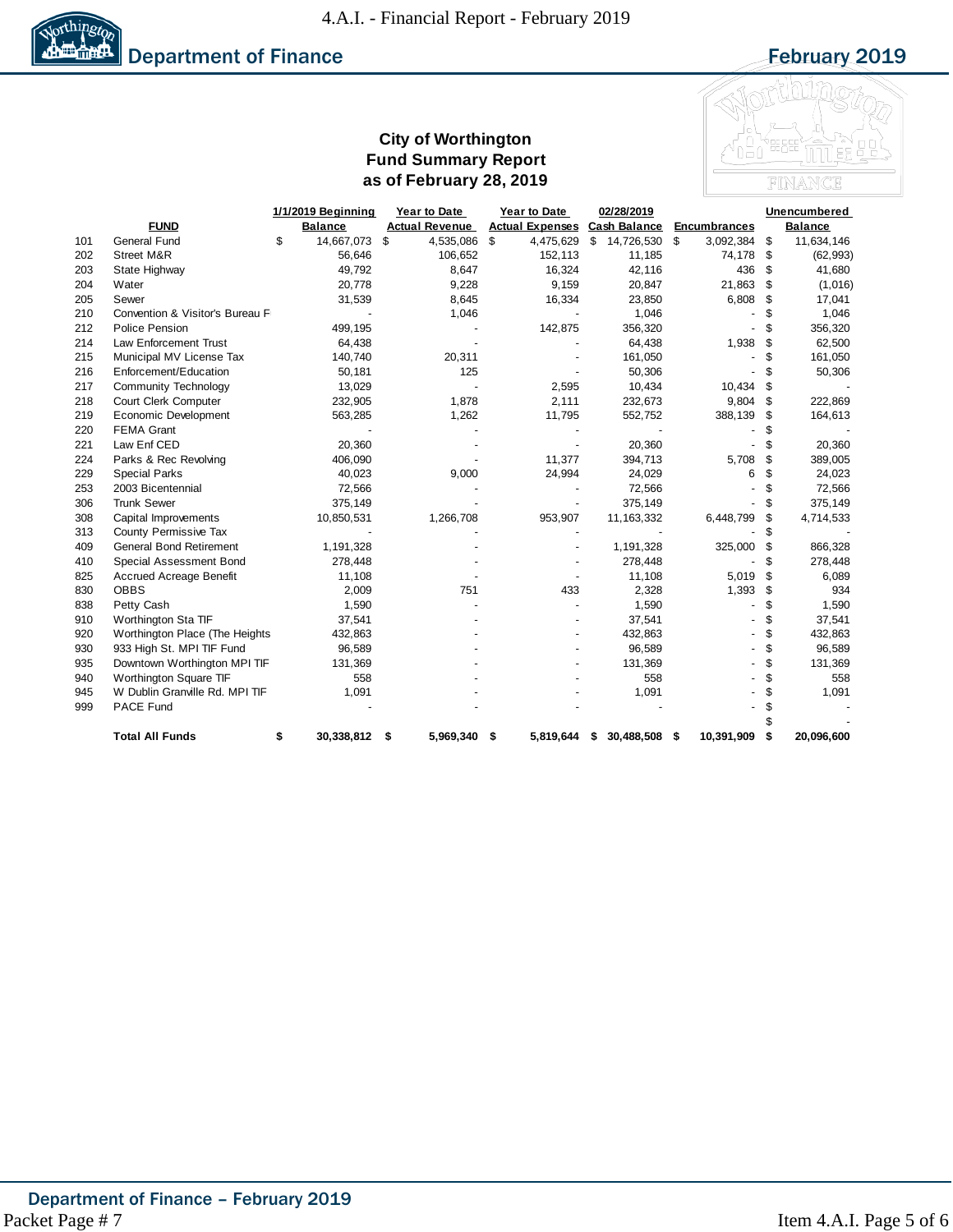

#### **City of Worthington, Ohio General Fund Overview as of February 28, 2019**

|                                    |                | 2018               |          | 2019          |               | 2019          |            | 2019             | 2019          |                | 2019                                                              | Variance                                                    |  |  |  |
|------------------------------------|----------------|--------------------|----------|---------------|---------------|---------------|------------|------------------|---------------|----------------|-------------------------------------------------------------------|-------------------------------------------------------------|--|--|--|
|                                    |                | Year End           |          | Original      |               | Revised       |            | $Y-T-D$          | February      |                | Variance                                                          | as% of                                                      |  |  |  |
| <b>Revenues</b>                    |                | Actual             |          | <b>Budget</b> |               | <b>Budget</b> |            | <b>Estimates</b> | Y-T-D Actual  |                | Over/(Under)                                                      | <b>Budget</b>                                               |  |  |  |
| Municipal Income Tax               |                | 20,854,635         | \$       | 20,800,000    | $\mathfrak s$ | 20,800,000    | \$         | 3,471,327        | \$3,334,392   | \$             | (136, 935)                                                        | $-3.94%$                                                    |  |  |  |
| Property Tax                       | $\overline{2}$ | 2,939,140          |          | 3,004,150     | $\mathsf{s}$  | 2,930,879     |            |                  |               | $\mathfrak s$  |                                                                   |                                                             |  |  |  |
| <b>Local Government</b>            | $\star$        | 358,938            |          | 350,000       | 5             | 350,000       |            | 58,333           | 61,508        | $\mathfrak{F}$ | 3,175                                                             | 5.44%                                                       |  |  |  |
| <b>Inheritance Tax</b>             | 2              |                    |          |               | \$            |               |            |                  |               | $\mathfrak s$  |                                                                   | 0.00%                                                       |  |  |  |
| Interest Income                    | $\pmb{\ast}$   | 402,431            |          | 350,000       | \$            | 350,000       |            | 58,333           | 67,761        | $\mathfrak{P}$ | 9,428                                                             | 16.16%                                                      |  |  |  |
| Fines & Forfeitures                | $\pmb{\ast}$   | 150,200            |          | 170,000       | \$            | 170,000       |            | 28,333           | 24,040        | \$             | (4, 293)                                                          | $-15.15%$                                                   |  |  |  |
| <b>Township Fire Service</b>       | $\overline{2}$ | 469,460            |          | 486,875       | \$            | 486,875       |            | 243,438          | 206,519       | $\mathfrak s$  | (36, 918)                                                         | $-15.17%$                                                   |  |  |  |
| Community Center Membership/Progr  |                | 1,435,227          |          | 2,459,200     | \$            | 2,459,200     |            | 409,867          | 572,829       | $\mathfrak s$  | 162.962                                                           | 39.76%                                                      |  |  |  |
| <b>EMS Transport</b>               | $\star$        | 621,898            |          | 691,875       | - \$          | 691,875       |            | 115,313          | 114,422       | \$             | (891)                                                             | $-0.77%$                                                    |  |  |  |
| All Other Revenue                  | $\star$        | 1,469,183          |          | 1,316,933     | \$            | 1,316,933     |            | 125,539          | 153,615       | \$             | 28,076                                                            | 22.36%                                                      |  |  |  |
| <b>Total Revenues</b>              |                | 28,701,110<br>\$   | <b>S</b> | 29,629,033    |               | \$ 29,555,762 | \$         | 4,510,482        | \$4,535,086   | \$             | 24,603                                                            | 0.55%                                                       |  |  |  |
|                                    |                |                    |          |               |               |               |            |                  |               |                |                                                                   |                                                             |  |  |  |
| <b>Expenditures</b>                |                |                    |          |               |               |               |            |                  |               |                |                                                                   |                                                             |  |  |  |
| Planning & Building                |                | \$<br>675,224      | \$       | 812,191       | \$            | 812,191       | \$         | 135,365          | \$<br>99,648  | \$             | (35, 718)                                                         | 73.61%                                                      |  |  |  |
| <b>General Government</b>          |                | 6,639,309          |          | 7,243,124     | \$            | 7,243,124     | $\sqrt{3}$ | 1,069,496        | 932,638       | \$             | (136, 858)                                                        | 87.20%                                                      |  |  |  |
| <b>Fire Operations</b>             |                | 6,101,062          |          | 6,965,743     | l \$          | 6,965,743     | $\sqrt{3}$ | 1,160,957        | 946,415       | \$             | (214, 542)                                                        | 81.52%                                                      |  |  |  |
| Parks & Recreation                 |                | 4,566,131          |          | 5,872,638     | \$            | 5,872,638     | \$         | 978,773          | 732,936       | \$             | (245, 837)                                                        | 74.88%                                                      |  |  |  |
| <b>Police Operations</b>           |                | 5,856,535          |          | 6,408,351     | \$            | 6,408,351     | \$         | 1,068,059        | 955,303       | \$             | (112, 756)                                                        | 89.44%                                                      |  |  |  |
| Service/Engineering Department     |                | 2,310,552          |          | 2,828,529     | \$            | 2,828,529     | \$         | 471,422          | 370,558       | \$             | (100, 864)                                                        | 78.60%                                                      |  |  |  |
|                                    |                |                    |          |               |               |               |            |                  |               |                |                                                                   | 82.67%                                                      |  |  |  |
| <b>Total Expenditures</b>          |                | 26, 148, 813<br>\$ | Ŝ.       | 30,130,576    |               | \$ 30,130,573 | <b>S</b>   | 4,884,071        | \$4,037,497   | \$             | (846, 574)                                                        |                                                             |  |  |  |
| Excess of Revenues Over (Under)    |                | 2,552,297<br>\$    | \$       | (501, 543)    | \$            | (574, 811)    | \$         | (373, 589)       | \$<br>497,588 |                |                                                                   |                                                             |  |  |  |
| Expenditures                       |                |                    |          |               |               |               |            |                  |               |                |                                                                   |                                                             |  |  |  |
| Fund Balance at Beginning of Year  |                | \$ 13,491,664      | \$       | 14,667,073    |               | \$14,667,073  | \$         | 14.667.073       | \$14,667,073  |                |                                                                   |                                                             |  |  |  |
| Unexpended Appropriations (98.0%)  |                |                    |          | 602,612       |               | 602,611       |            | 100,435          |               |                | 1 - Income Tax budget based on individual monthly projections.    |                                                             |  |  |  |
|                                    |                |                    |          |               |               |               |            |                  |               |                |                                                                   |                                                             |  |  |  |
| Expenditures versus Prior Year Enc |                | 1,376,887          |          | 1,376,887     |               | 1,376,887     |            | 438,131          | 438,131       |                | 2 - These revenue budgets are based on semi-annual payments.      |                                                             |  |  |  |
|                                    |                |                    |          |               |               |               |            |                  |               |                | * - All other revenue budgets are spread equally over each month. |                                                             |  |  |  |
| General Fund Balance               |                | 14,667,073<br>\$   | \$.      | 13,391,254    |               | \$13,317,986  | \$         | 13,955,789       | \$14,726,531  |                |                                                                   |                                                             |  |  |  |
|                                    |                |                    |          |               |               |               |            |                  |               |                |                                                                   | All expenditure budgets are spread equally over each month. |  |  |  |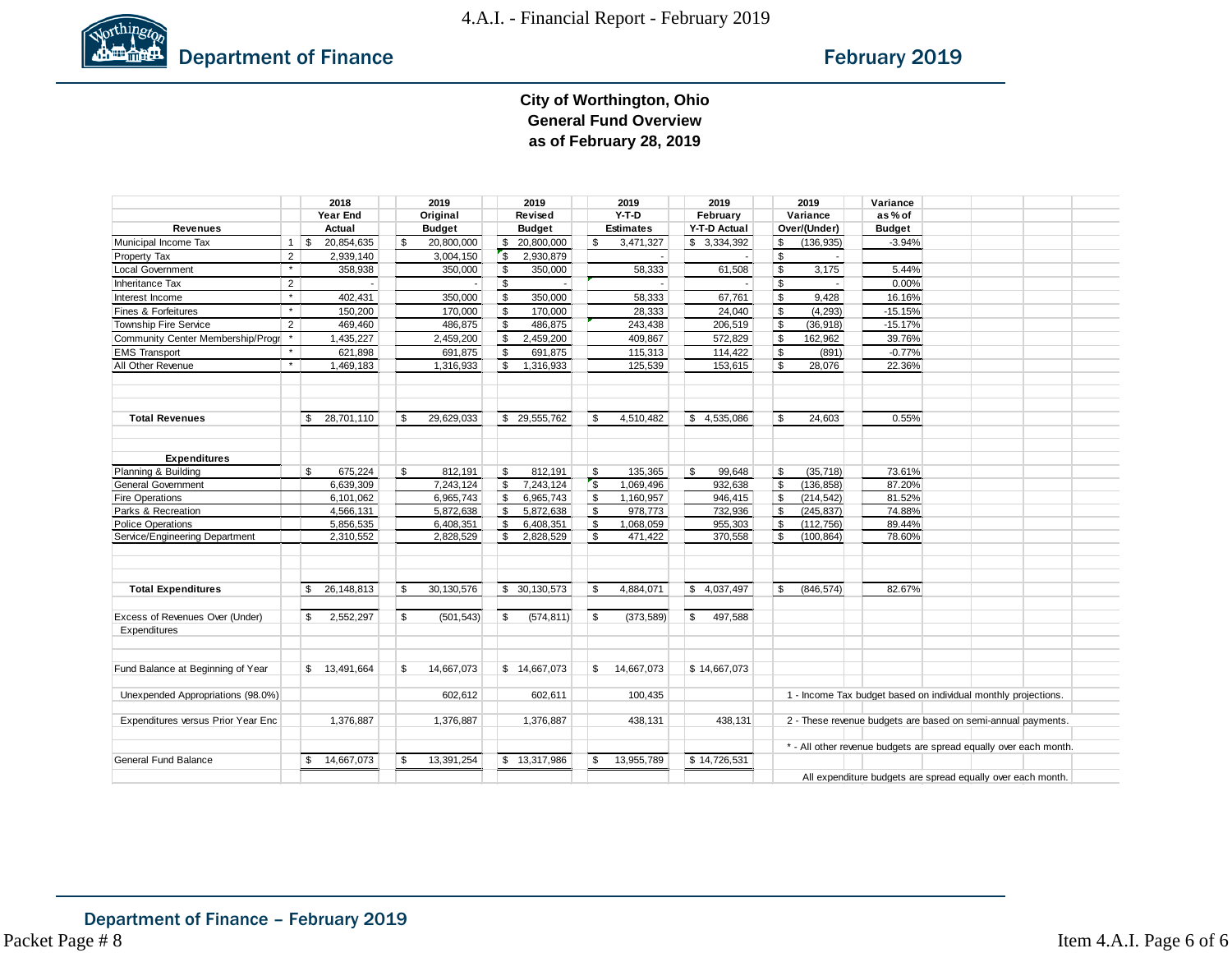

# **STAFF MEMORANDUM**

# **City Council Meeting – March 11, 2019**

Date: March 6, 2019

To: Matthew H. Greeson

From: Tom Lindsey, Law Director

#### Subject: **Discussion of Proposed Changes to Draft Non-Discrimination Ordinance**

#### **EXECUTIVE SUMMARY**

Staff will overview possible changes to the draft non-discrimination ordinance that was prepared by the Community Relations Commission (CRC). These proposed changes were developed in consultation with the CRC leadership and are overviewed in the attached memorandum from the Law Director.

#### **BACKGROUND/DESCRIPTION**

This memo provides an overview of possible changes to the draft ordinance that was prepared by the Community Relations Commission. The changes are being proposed after consultation with Council President Pro-Tem Scott Myers, Commission Chair Jack Miner and Vice Chair Angela Courtright Mahaffey. Mr. Miner will be attending the March 14th committee of the whole meeting.

#### Enforcement of State or Federal Protected Classes

[Section 539.06(a)(2), bottom of page 11] The draft ordinance provided for dual jurisdiction in the enforcement of discrimination already covered under state and federal law. The recommended change is to defer all charges of discrimination involving state or federal protected classes to the Ohio Civil Rights Commission and/or U.S. Equal Employment Opportunity Commission. The state and federal commissions have more experience and trained staff that specialize in handling these matters.

[Section 539.06(a)(2), bottom of page 11] The draft ordinance lists the currently protected classes under state and federal law. The proposed change would add a catch-all phrase to include "any other class or characteristic protected under state or federal law". This would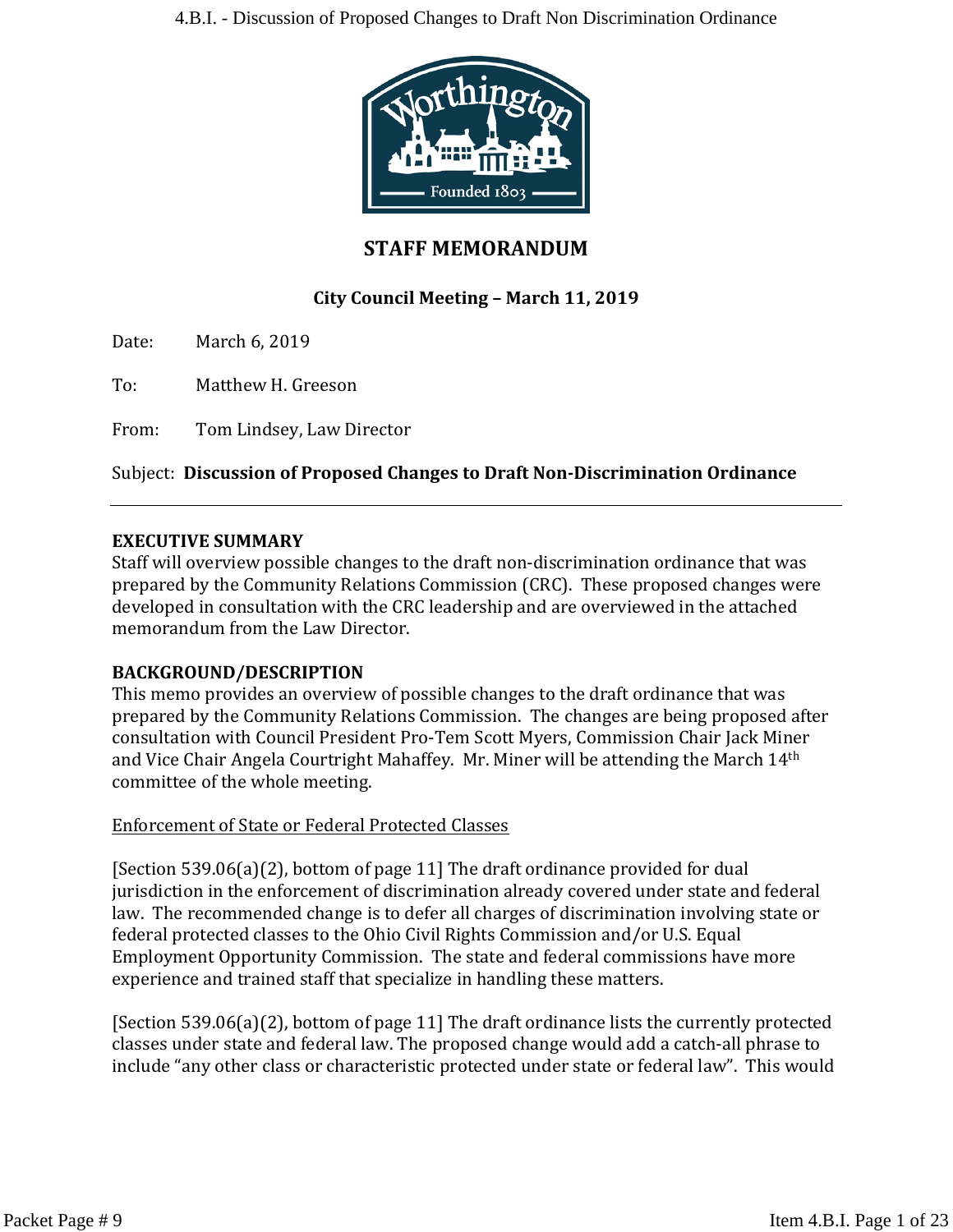eliminate confusion as to whether a newly protected class under state or federal law should be deferred to the OCRC/EEOC.

### Review of OCRC/EEOC Determinations

[Section 539.06(a)(2), page 12] The draft ordinance provided for review of any determination by the OCRC/EEOC. The recommended change is to only review dismissals based on a lack of staff time to investigate or a lack of jurisdiction. There will be no authority to review determinations based on a lack of probable cause. [Section 539.06(a)(2), page 12] The draft ordinance also provided that no review would occur if the complainant had appealed the OCRC/EEOC decision to court or otherwise challenged the alleged discrimination in state or federal court. The proposed change would also apply this limitation to appeals or challenges by the respondent.

#### Preliminary Investigation

[Section 539.06(a)(4), page 13] The draft ordinance designates the Law Director as being responsible for the preliminary investigation of complaints. The proposed change clarifies that the Law Director may appoint an attorney to handle the duties assigned under the ordinance, including the preliminary investigation.

#### Determination Hearing

[Section 539.01(x), page 4 and Section 539.06(a)(6), page 14] The draft ordinance designates the Commission as being responsible for conducting the determination hearing. The draft gave the Commission discretion to appoint a designee to conduct the hearing. The proposed change would have the City Manager, after consultation with the Commission, appoint a hearing officer to conduct the determination hearing. The hearing officer would most likely be a retired judge or a lawyer with administrative hearing experience. The Commission members generally do not have administrative hearing expertise. Furthermore, the anticipated infrequent hearings would not provide sufficient opportunity for on-the-job training of Commission members.

[Section 539.06(a)(5), page 13] The draft ordinance provided the Law Director with authority to continue the hearings. The proposed change would assign this authority to the hearing officer.

### Civil Penalty for Violations

[Section 539.06(a)(7), page 15] The draft ordinance provides for the imposition of a civil administrative penalty based on a determination that the respondent engaged in unlawful discriminatory practices. The maximum penalty is \$5,000 for a third violation of the ordinance. Council may want to discuss the amount of the monetary penalty if any that should be imposed. The Cleveland ordinance provides for a civil penalty up to \$100,000 for repeat violations to "vindicate the public interest". Columbus, Toledo, and Oxford do not include civil penalties in their ordinances.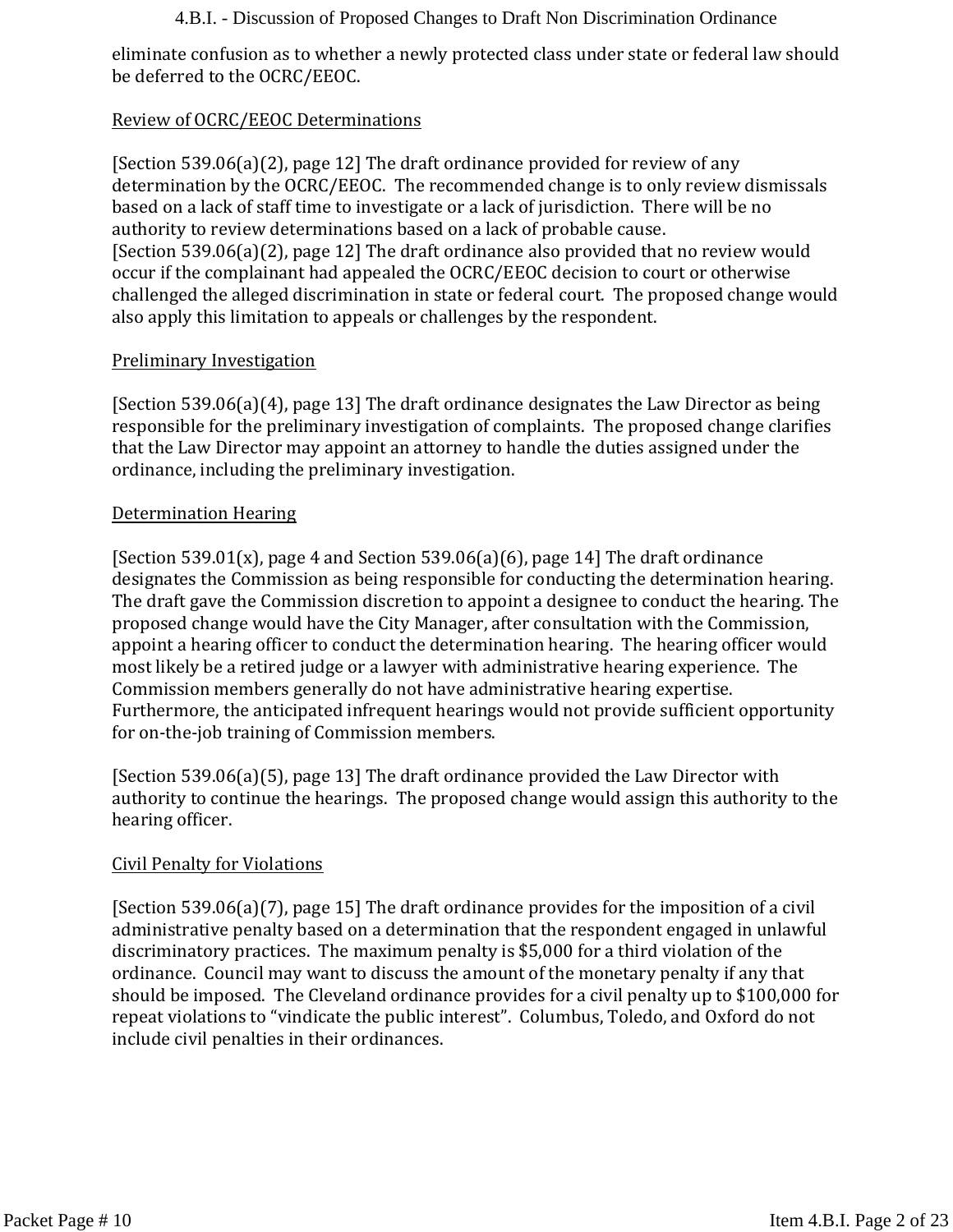#### Criminal Penalty for Violations

[Section 539.08, page 16] The draft ordinance currently makes it a criminal offense to fail to comply with an order to cease and desist discrimination issued after a determination hearing. This is similar to the Bexley and Bowling Green ordinances. Another possible approach is to make it a criminal offense to violate the ordinance (discriminate) without requiring a cease and desist order. This is similar to the Columbus, Cleveland, Oxford, and Toledo. The Newark discrimination ordinance does not specify any criminal penalty for a violation.

The draft ordinance includes the criminal prohibition as a subsection of the complaint, investigation, and determination hearing section. The proposed change would make the criminal prohibition a separate section.

#### Educational Discriminatory Practices

[Section 539.05, page 10] The draft ordinance did not specifically address educational discriminatory practices. This issue was raised by a resident attending the public hearing conducted by the Commission. State law does prohibit discrimination based on disability by institutions of higher learning [ORC 4112.022]. The proposed change would add educational discriminatory practices as a new section based on the language found in ORC 4112.022. However, the discrimination would not be limited to disability but would include all the protected classes. This section would not apply to the Worthington school district based on the definition of educational institution.

[Section  $539.01(v)$ ], page 4] The definition of educational institution includes state universities; state-assisted institutions of higher education; any nonprofit university, college, academy, school, or other institution that prepares students to be eligible for certification as registered nurses or offers instruction in recognized academic and professional fields of study beyond high school; or a for profit or nonprofit private career school designed to prepare students for potential employment in a recognized vocation, occupation, or profession; or similar for profit or nonprofit institutions of higher education regardless of whether they are licensed or regulated by the state of Ohio.

### Religious Exception for Public Accommodations

[Section 539.04(d), page 10] The draft ordinance includes religious exceptions for fair housing and for employment practices. However, it does not include a religious exception for public accommodations. The proposed change would add a religious exception for public accommodations based on language found in the Cleveland ordinance.

#### Allegations of Unlawful Discriminatory Practices by the City

[Section 539.07, page 16] The draft ordinance was intended to apply to the City and expressly includes the City in the definitions of employer and person. Complaints alleging discrimination by the City, particularly as to employment matters under the authority of the City Manager, have the potential to create conflicts of interest for the City Manager and/or the Law Director given their roles under the ordinance. The proposed change would add a section providing additional procedures that would apply to such complaints.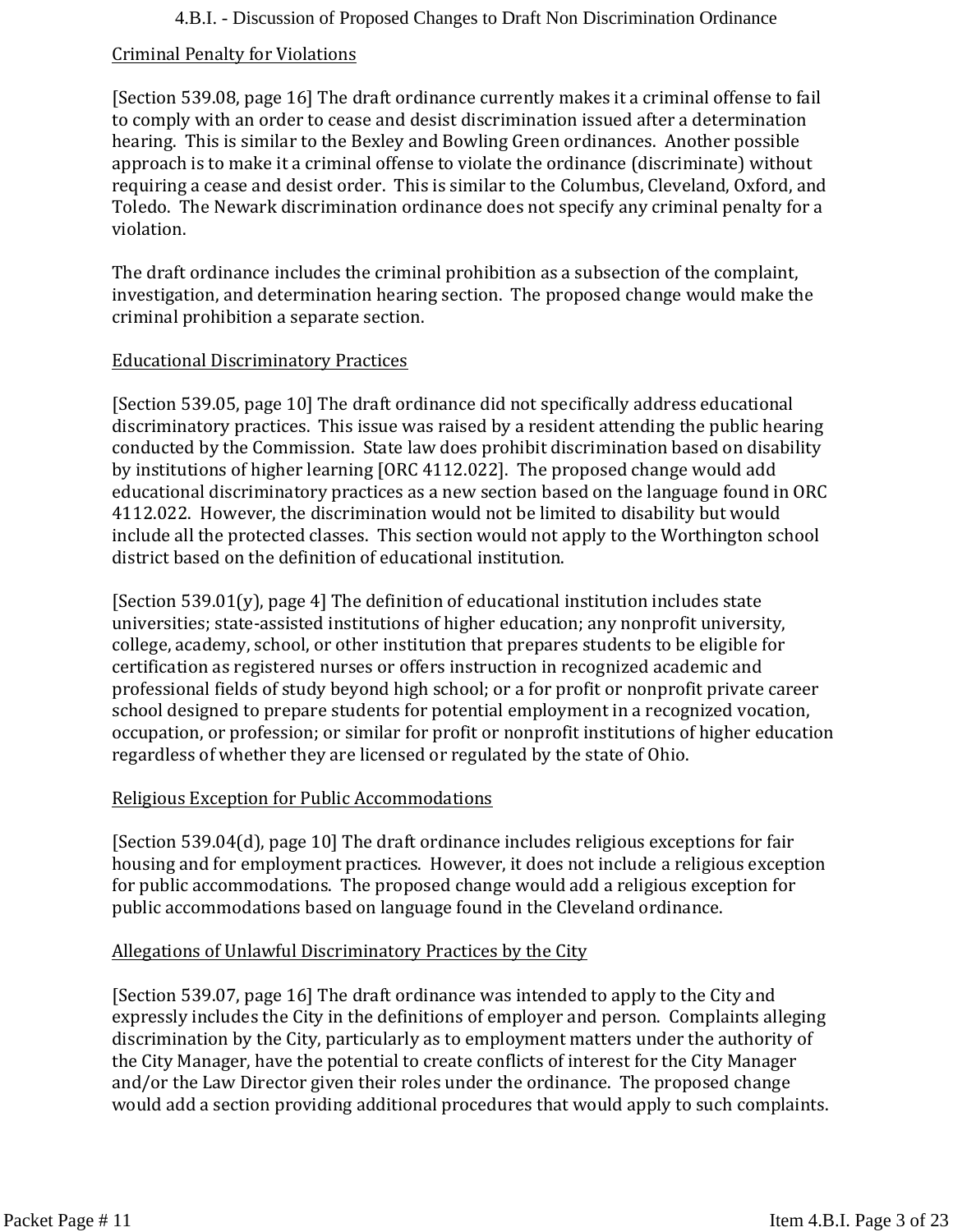City Council would receive a copy of the complaint and have authority to appoint special counsel to conduct the preliminary investigation, a mediator to attempt to resolve the matter, and a hearing officer to conduct the determination hearing. City Council would also have the authority to refer a complaint involving an employment action to the Personnel Appeals Board for an appeal hearing.

### Ethnic Intimidation Predicate Offenses and Penalty

[Section 539.10, page 17] The draft ordinance includes the criminal offense of ethnic intimidation. Section 541.08 of the Codified Ordinances already contains an ethnic intimidation charge similar to state law [ORC 2927.12]. It is a violation under the current ordinance and statute if certain criminal offenses (predicate offenses) are violated "by reason of the race, color, religion or national origin of another person or group of persons." The draft ordinance adds language to include "where one of the motives is the victim's race, sex, sexual orientation, gender identity or expression, color, religion, ancestry, national origin, age, disability, marital status, familial status, genetic information or military status."

[Section 539.09(d), page 17] The penalty for ethnic intimidation under the current law and the draft ordinance is to increase the penalty for the predicate offenses by one degree of offense. For instance, a criminal offense that is normally a minor misdemeanor would become a misdemeanor of the fourth degree and a criminal offense that is normally a misdemeanor of the second degree would become a misdemeanor of the first degree. The proposed change clarifies that the maximum degree of offense under the ordinance is a misdemeanor of the first degree. The City does not have authority to create felony offenses. The proposed change includes a minimum penalty of ten days in jail for ethnic intimidation involving a predicate offense that is already a misdemeanor of the first degree. The proposed minimum penalty is the same as in the Columbus ordinance.

[Section 539.09(a), page 17] The draft ordinance did not include the section numbers for the predicate offenses. The proposed change clarifies the specific criminal offenses that are the predicate offenses.

#### Definition of Discriminate

[Section 539.01(d), page 2] The draft ordinance included all of the protected classes in the definition of discriminate. However, the protected classes are also contained in the sections that prohibit discriminatory practices. The proposed change is to remove the protected classes from the definition. This is consistent with the definition of discriminate under state law [ORC 4112.01(A)(7)].

#### Complaint Filing and Notification Process

[Section 539.06(a)(1) and (2), page 11 and 12] The draft ordinance provides that the complaint is filed with the City Clerk. However, it provides that notification to the complainant regarding filing with the OCRC/EEOC and notification to the respondent of the filing of a charge is done by the Law Director. The proposed change would have the City Clerk handle these notification functions since they will be part of the routine complaint filing process. In the event of a question, the City Clerk could seek advice from the Law Director.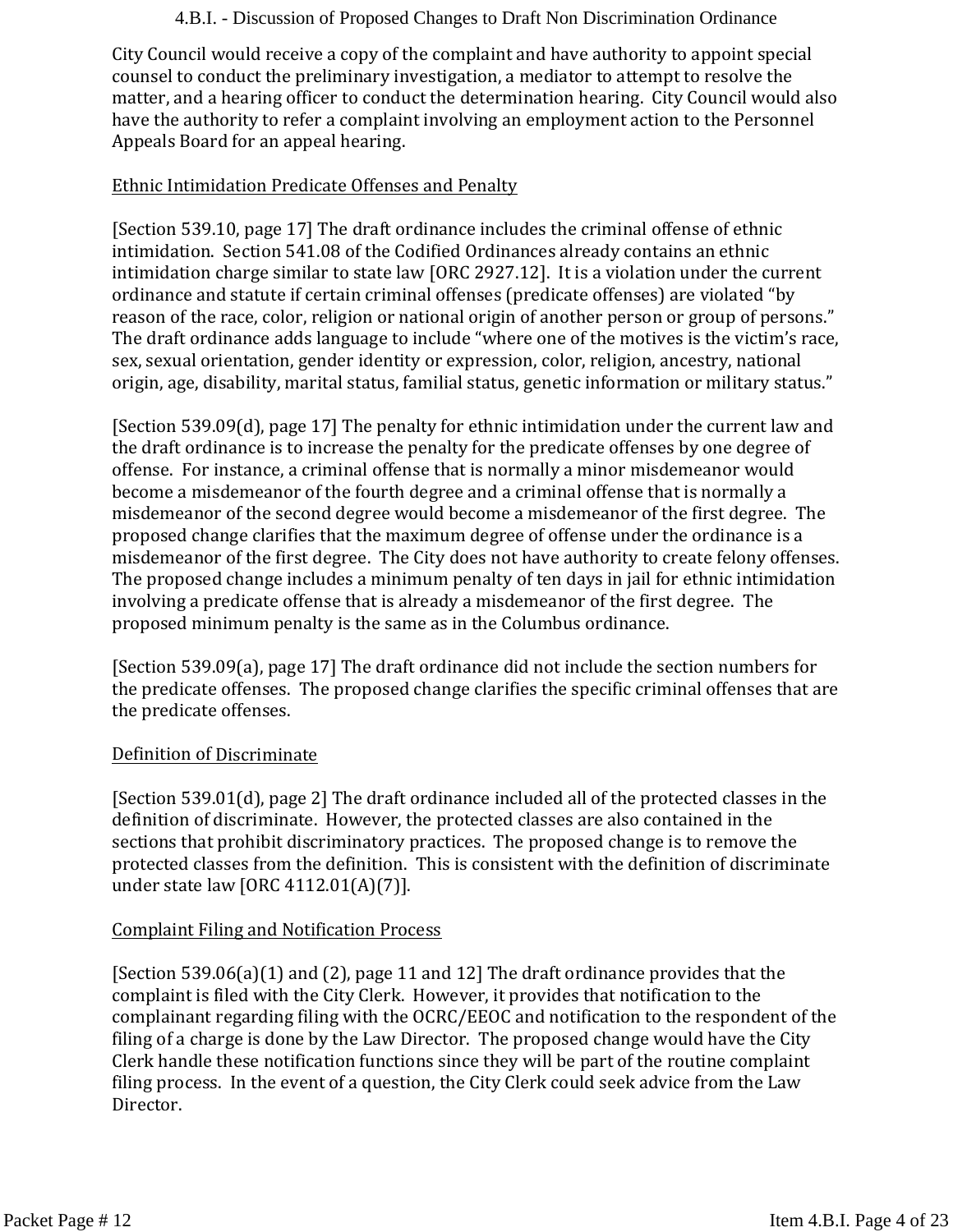[Section 539.06(a)(1), page 11] The proposed change also revised the complaint filing language to be similar to state law [ORC 4112.05] and to include requirement of in writing and under oath.

#### Appointment of Mediator

[Section 539.06(3), page 13] The draft ordinance provides that the City shall designate a mediator if the parties agree to voluntary mediation. The proposed change would clarify that the Law Director would designate the mediator. The mediator selection could also be assigned to the City Manager or the Commission.

#### Proposed Effective Date

Section 2 of the ordinance (page 18) provides that Chapter 539 will become effective on July 1, 2019. This is intended to provide a short additional period for public education similar to the approach taken with the Tobacco 21 ordinance.

#### **ATTACHMENTS**

Discrimination Ordinance – Proposed Changes to Commission Draft 3-7-19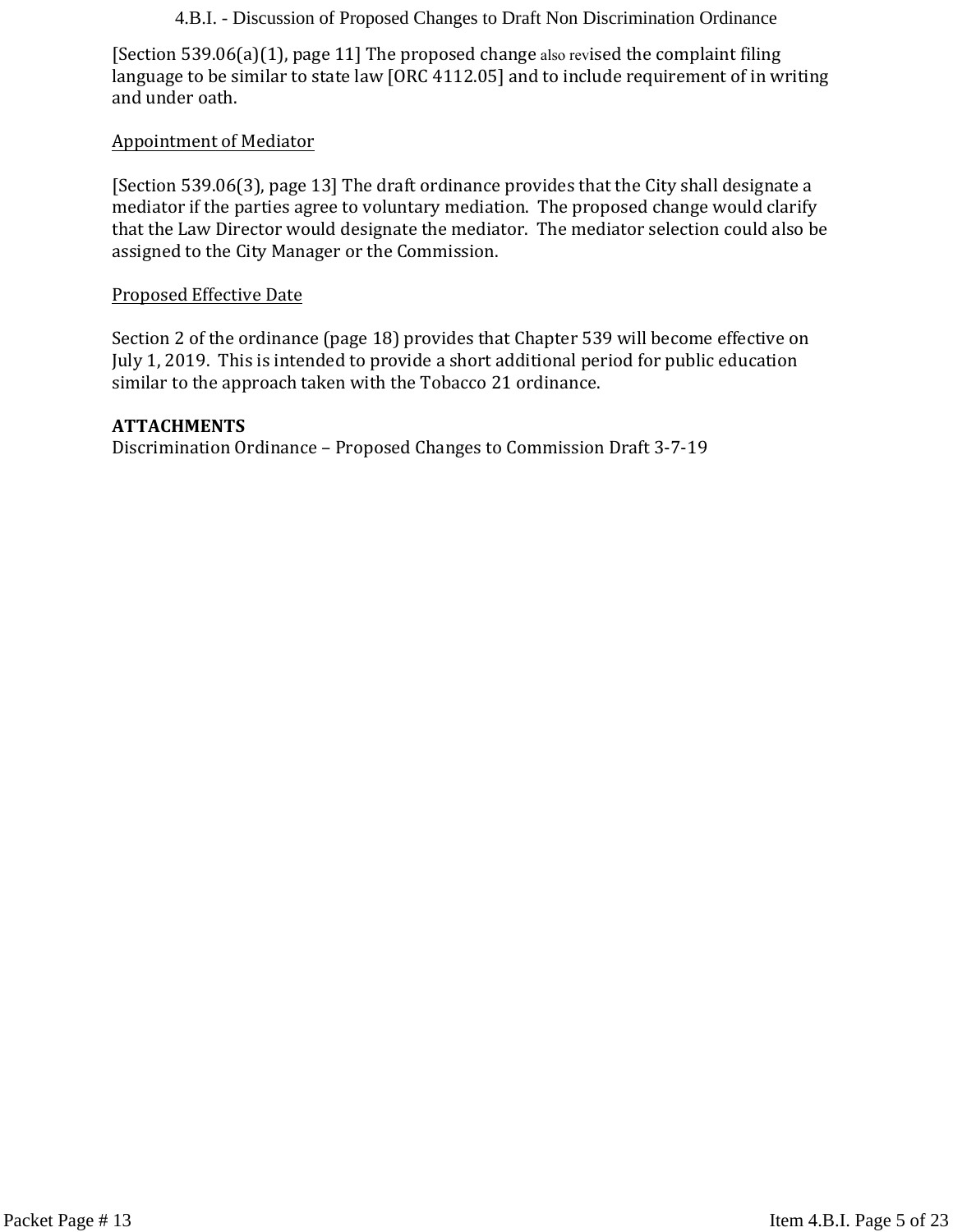#### ORDINANCE NO. \_\_\_-2019

To Enact New Chapter 539 "Discriminatory Practices, Civil Rights, Disclosure" of the Codified Ordinances of the City of Worthington to Prohibit Discrimination in Housing, Employment, Public Accommodations, and Higher Education Based on Designated Classes.

WHEREAS, state law currently prohibits discriminatory practices in housing, employment, and public accommodations based on race, sex, color, religion, ancestry, national origin, age, disability, familial status, marital status, or military status the above designated classes; and,

WHEREAS, the City of Columbus and the City of Bexley have adopted ordinances to ban discrimination in housing, employment and public accommodations based on race, sex, sexual orientation, gender identity or expression, color, religion, ancestry, national origin, age, disability, familial status, or military status; and,

WHEREAS, the City of Worthington, Ohio does not currently have an ordinance prohibiting discrimination in housing, employment and public accommodations; and,

WHEREAS, it is the desire of the City Council to eliminate discrimination in Worthington based upon race, sex, sexual orientation, gender identity or expression, color, religion, ancestry, national origin, age, disability, marital status, familial status, genetic information, or military status; and

NOW, THEREFORE, BE IT ORDAINED by the Council of the Municipality of Worthington, County of Franklin, State of Ohio:

SECTION 1. That Part Five of the Codified Ordinances of the City of Worthington, "General Offenses Code," be and the same is hereby amended to add new Chapter 539 "Discriminatory Practices, Civil Rights, Disclosure" to read as follows:

#### **CHAPTER 539 Discriminatory Practices, Civil Rights, Disclosure**

#### 539.01 DEFINITIONS

As used in this chapter:

(a) "Age" means at least forty (40) years old.

(b) "Disability" means a physical or mental impairment that substantially limits one (1) or more major life activities, including the functions of caring for one's self, performing manual tasks, walking, seeing, hearing, speaking, breathing, learning, and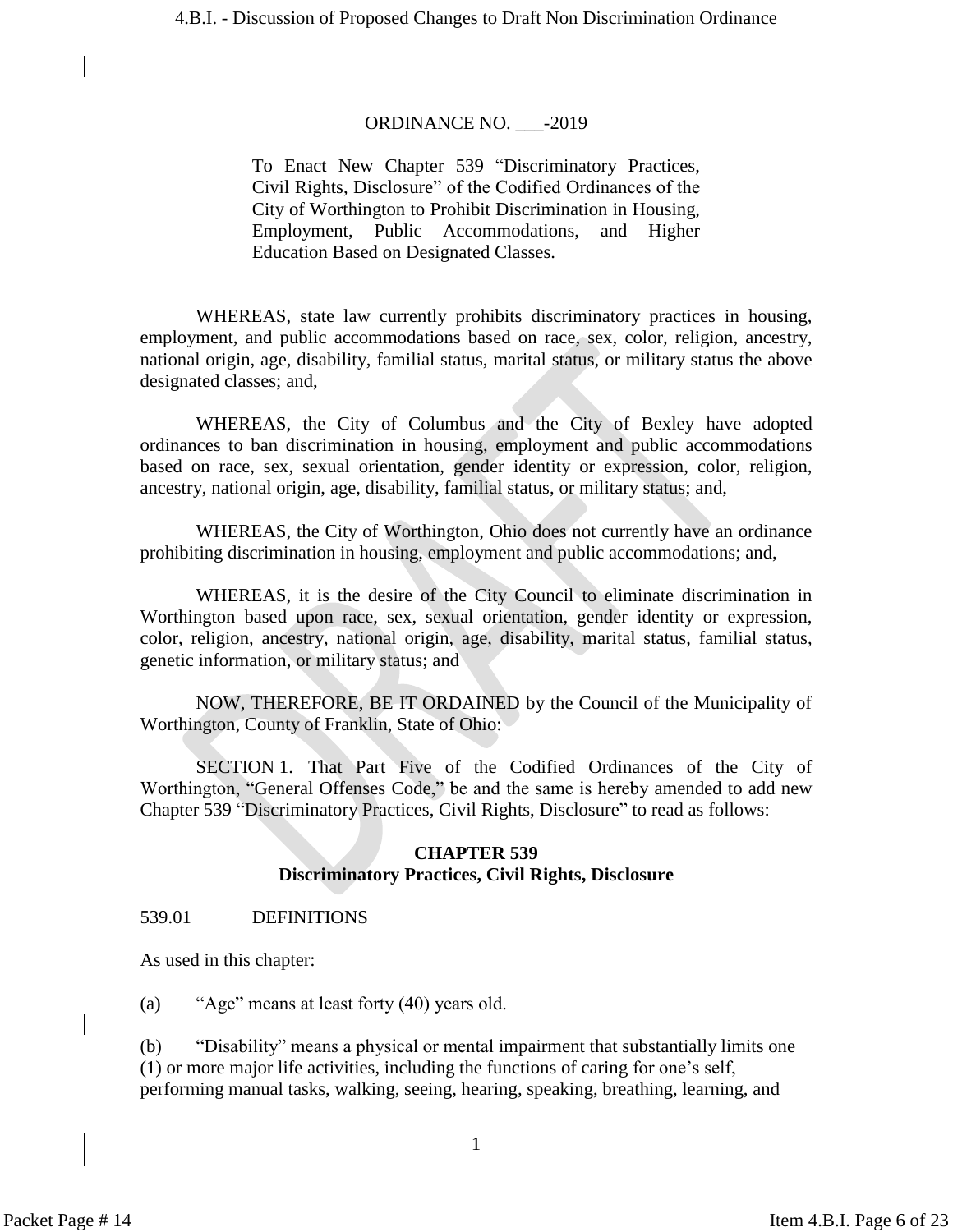working; a record of a physical or mental impairment; or being regarded as having a physical or mental impairment.

(c)  $\left(1\right)$  "Physical or mental impairment" includes any of the following:

iA. Any physiological disorder or condition, cosmetic disfigurement, or anatomical loss affecting one (1) or more of the following body systems: neurological; musculoskeletal; special sense organs; respiratory, including speech organs; cardiovascular; reproductive; digestive; genitor-urinary; hemic and lymphatic; skin; and endocrine;

 $\frac{1}{16}$ . Any mental or psychological disorder, including, but not limited to, orthopedic, visual, speech, and hearing impairments, cerebral palsy, autism, epilepsy, muscular dystrophy, multiple sclerosis, cancer, heart disease, diabetes, sickle cell, human immunodeficiency virus infection, intellectual disabilities, emotional illness, drug addiction, and alcoholism.

 $\frac{1}{2}$  C. "Physical or mental impairment" does not include any of the following:

i1. Pedophilia, exhibitionism, voyeurism, or other sexual behavior disorders;

 $\frac{12}{12}$ . Compulsive gambling, kleptomania, or pyromania;

 $\frac{1}{111}$ . Psychoactive substance use disorders resulting from current illegal use of controlled substance.

(d) "Discriminate and discrimination", "Discrimination", or "Discriminatory" includes segregated or separated or any difference in treatment based on race, sex, sexual orientation, gender identity or expression, color, religion, ancestry, national origin, age, disability, marital status, familial status, genetic information, or military status.

(e) "Employee" does not include any individual employed in the domestic service of any person-

(f) "Employer" means any person who employs four (4) or more persons, within the City of Worthington, including the City of Worthington, its departments, boards, commissions, and authorities.

(g) "Employment agency" means any persons regularly undertaking with or without compensation, to procure opportunities for employment or to procure, recruit, refer, or place employees.

(h) "Familial status" means either of the following:

i. One (1) or more individuals who are under eighteen (18) years of age and who are domiciled with a parent or guardian having legal custody of the individual or domiciled, with the written permission of the parent or guardian having legal custody, with a designee of the parent or guardian;

ii. Any person who is pregnant or in the process of securing legal custody of any individual who is under eighteen (18) years of age.

iii. "Family" includes a single individual.

(i) "Gender identity or expression" means having or being perceived as having gender-related identity, appearance, expression, or behavior, whether or not that identity, appearance, expression, or behavior is different from that traditionally associated with the person's assigned sex at birth.

(j) "Housing accommodations" including any buildings or structure or portion thereof which is used or occupied or is intended, arranged, or designed to be used or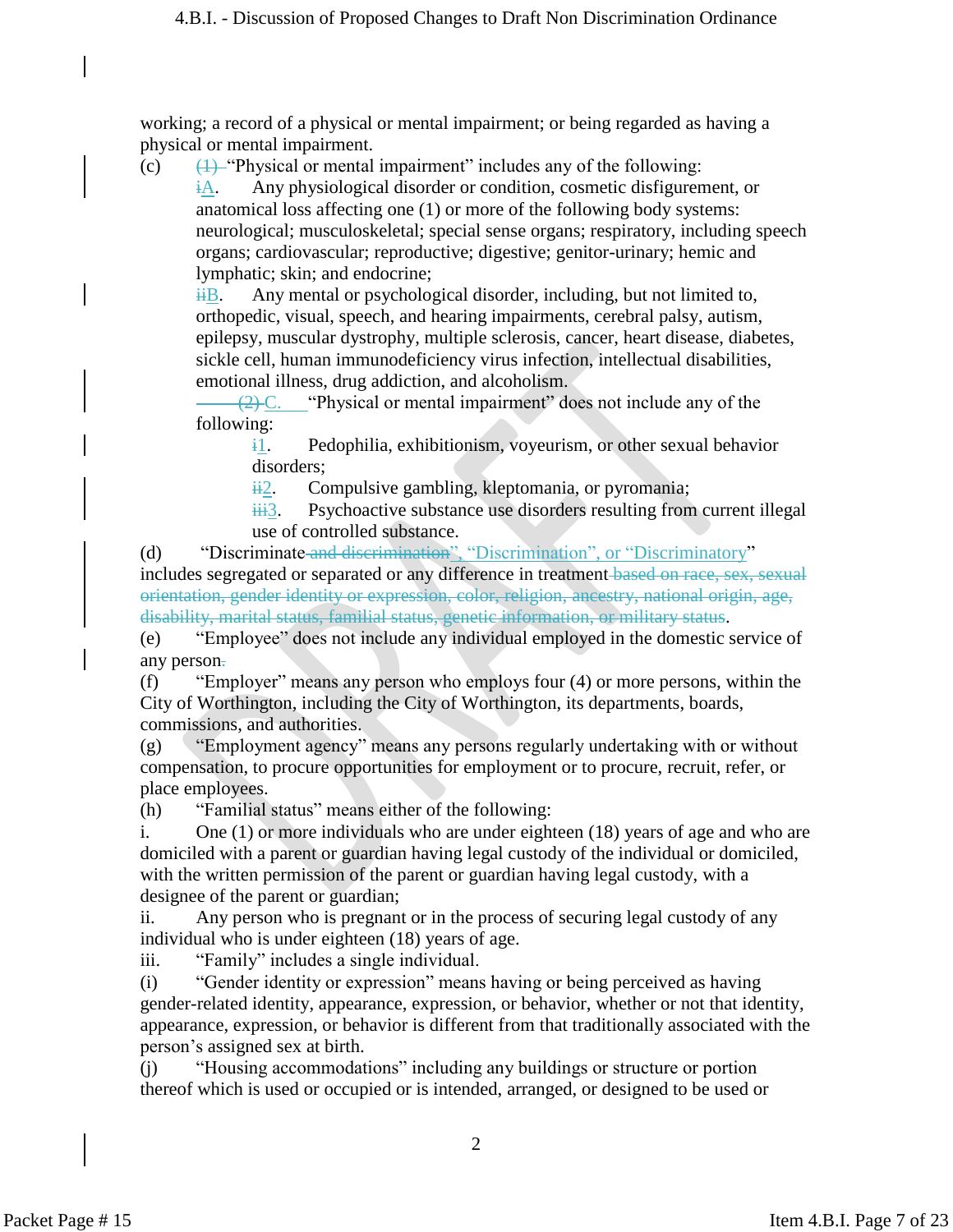occupied as a home residence or sleeping place of one (1) or more individuals, groups or families, whether or not living independently of each other; and any vacant land offered for sale or lease. It also includes any housing accommodations held or offered for sale or rent by a real estate broker, salesman, or agent, or by any other person pursuant to authorization of the owner, by the owner, or by such person's legal representative.

(k) "Labor organization" includes any organization which exists for the purpose, in whole or in part, of collective bargaining or for other mutual aid or protection in relation to employment.

(l) "Military status" means a person's status in "Service in the uniformed services" as defined in Section 5923.05 of the Ohio Revised Code.

(m) "Person" includes one (1) or more individuals, partnerships, associations, organizations, corporations, legal representatives, trustees, and trustees in bankruptcy, receivers, and other organized groups of persons. It also includes, but is not limited to, any owner, lesser, assignor, builder, manager, broker, salesman, agent, employee, lending institution; and the City of Worthington and all political subdivisions, authorities, agencies, boards and commissions thereof.

(n) "Place of public accommodation" means any inn, restaurant, eating house, barbershop, public conveyance by air, land or water, theater, store, or other place for the sale of merchandise, or any other place of public accommodation or amusement where the accommodation advantages, facilities, or privileges thereof are available to the public.

(o) "Restrictive covenant" means any specification in a deed, land contract or lease limiting the use of any housing because of race, sex, sexual orientation, gender identity or expression, color, religion, ancestry, national origin, age, disability, marital status, familial status, genetic information, or military status or any limitation based upon affiliation with or approval by any person, directly or indirectly, employing race, sex, sexual orientation, gender identity or expression, color, religion, ancestry, national origin, age, disability, marital status, familial status, genetic information, or military status as a condition of affiliation or approval.

(p) "Service in the uniformed services" means the performance of duty, on a voluntary or involuntary basis, in a uniformed service, under competent authority, and includes active duty, active duty for training, initial active duty for training, inactive duty for training, full-time national guard duty, and performance of duty or training by a member of the Ohio organized militia pursuant to Chapter 5923 of the Ohio Revised Code. "Service in the uniformed services" includes also the period of time for which a person is absent from a position of public or private employment for the purpose of an examination to determine the fitness of the person to perform any duty described in this division.

(q) "Sex" means male or female. The terms "because of sex" and "on the basis of sex" include pregnancy, any illness arising out of and occurring during the course of a pregnancy, childbirth, or related medical conditions.

(r) "Sexual orientation" means a person's actual or perceived homosexuality, bisexuality; or heterosexuality.

(s) "Uniformed services" means the Armed Forces, the Ohio organized militia when engaged in active duty for training, inactive duty training, or full-time national guard duty, the commissioned corps of the public health service, and any other category of persons designated by the president of the United States in time of war or emergency.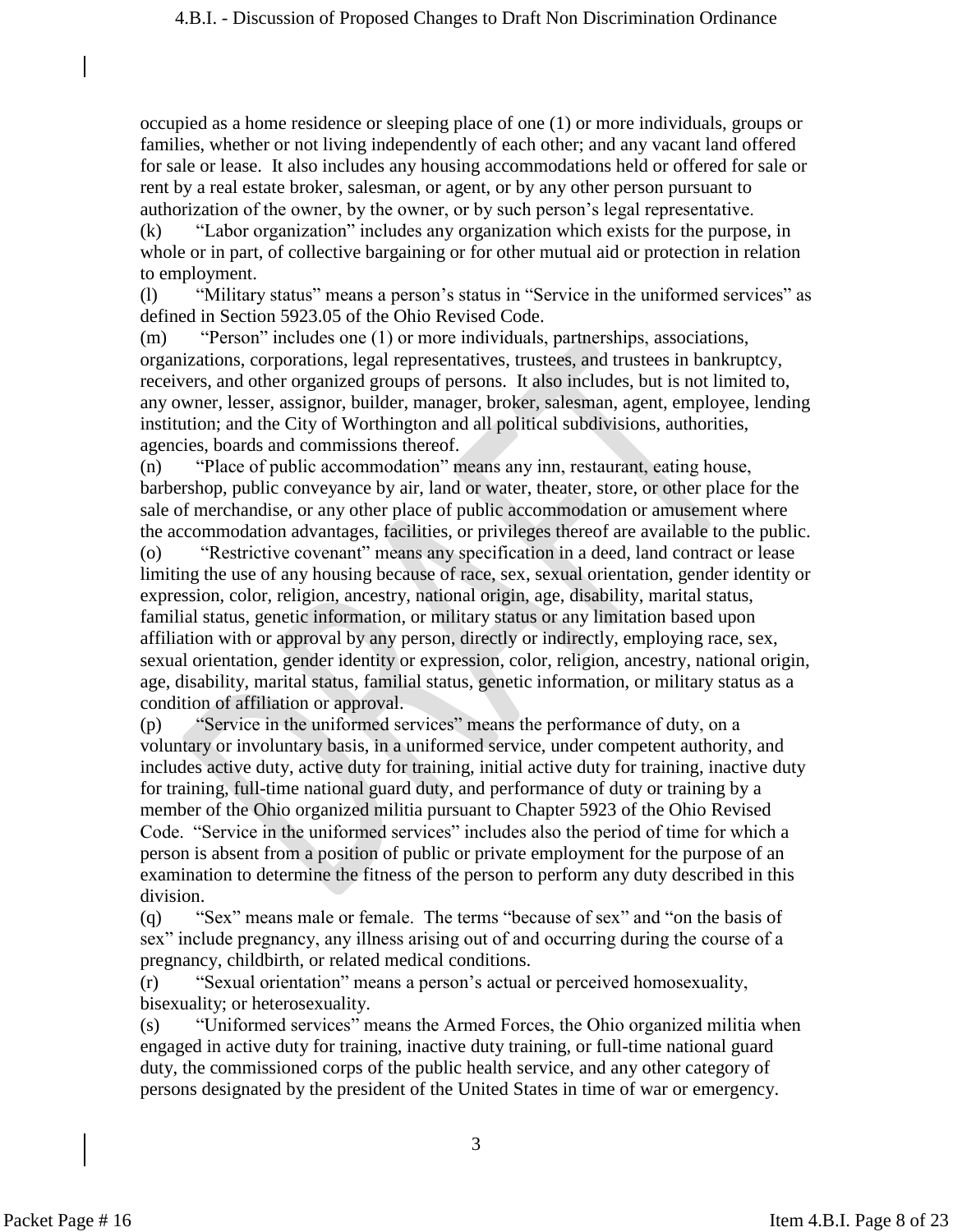(t) "Marital status" means a person's state of being single, married, separated, divorced, or widowed.

(u) "Genetic information" means the hereditary information about DNA sequence, genetic sequence, gene products, or inherited characteristics contained in chromosomal DNA or RNA that are derived from an individual or family member.

(v) "Unlawful discriminatory practice" means any act prohibited by Chapter 539 of the Worthington City Codes.

(w) "Law Director" means the Worthington Law Director or an attorney appointed to by the Worthington Law Director.

(x) "Hearing Officer" means the person appointed by the Worthington City Manager, in consultation with the Worthington Community Relations Commission.

(y) "Educational Institution" means a state university or college, state-assisted institution of higher education, nonprofit educational institution described in Chapter 1713 of the Ohio Revised Code, institution registered under Chapter 3332 of the Ohio Revised Code, or similar for profit or nonprofit institutions of higher education regardless of whether they are licensed or regulated by the state of Ohio.

539.02 – Fair Housing FAIR HOUSING.

 $\pm$ (a) It shall be an unlawful discriminatory practice for any person to:

(1) Refuse to sell, transfer, assign, rent, lease, sublease, finance or otherwise deny or withhold housing accommodations from any person because of the race, sex, sexual orientation, gender identity or expression, color, religion, ancestry, national origin, age, disability, marital status, familial status, genetic information, or military status of any prospective owner, occupant, or user of such housing accommodations; b.

(2) Represent to any person that housing accommodations are not available for inspection when in fact they are so available;

 $e<sub>r</sub>$ 

a.

(3) Refuse to lend money, whether or not secured by mortgage or otherwise, for the acquisition, construction, rehabilitation, repair, or maintenance of housing accommodations or otherwise withhold financing of housing accommodations from any person because of the race, sex, sexual orientation, gender identity or expression, color, religion, ancestry, national origin, age, disability, marital status, familial status, genetic information or military status of any present or prospective owner, occupant, or user of such housing accommodations, provided such person, whether an individual, corporation, or association of any type, lends money as one of the principal aspects of their business or incidental to their principal business and not only as a part of the purchase price of an owner occupied residence they are selling nor merely casually or occasionally to a relative or friend;

d.

(4) Discriminate against any person in the terms or conditions of selling, transferring, assigning, renting, leasing or, subleasing any housing accommodations or in furnishing facilities, services, or privileges in connection with the ownership, occupancy or use of any housing accommodations because of the race, sex, sexual orientation, gender identity or expression, color, religion, ancestry, national origin, age, disability, marital status,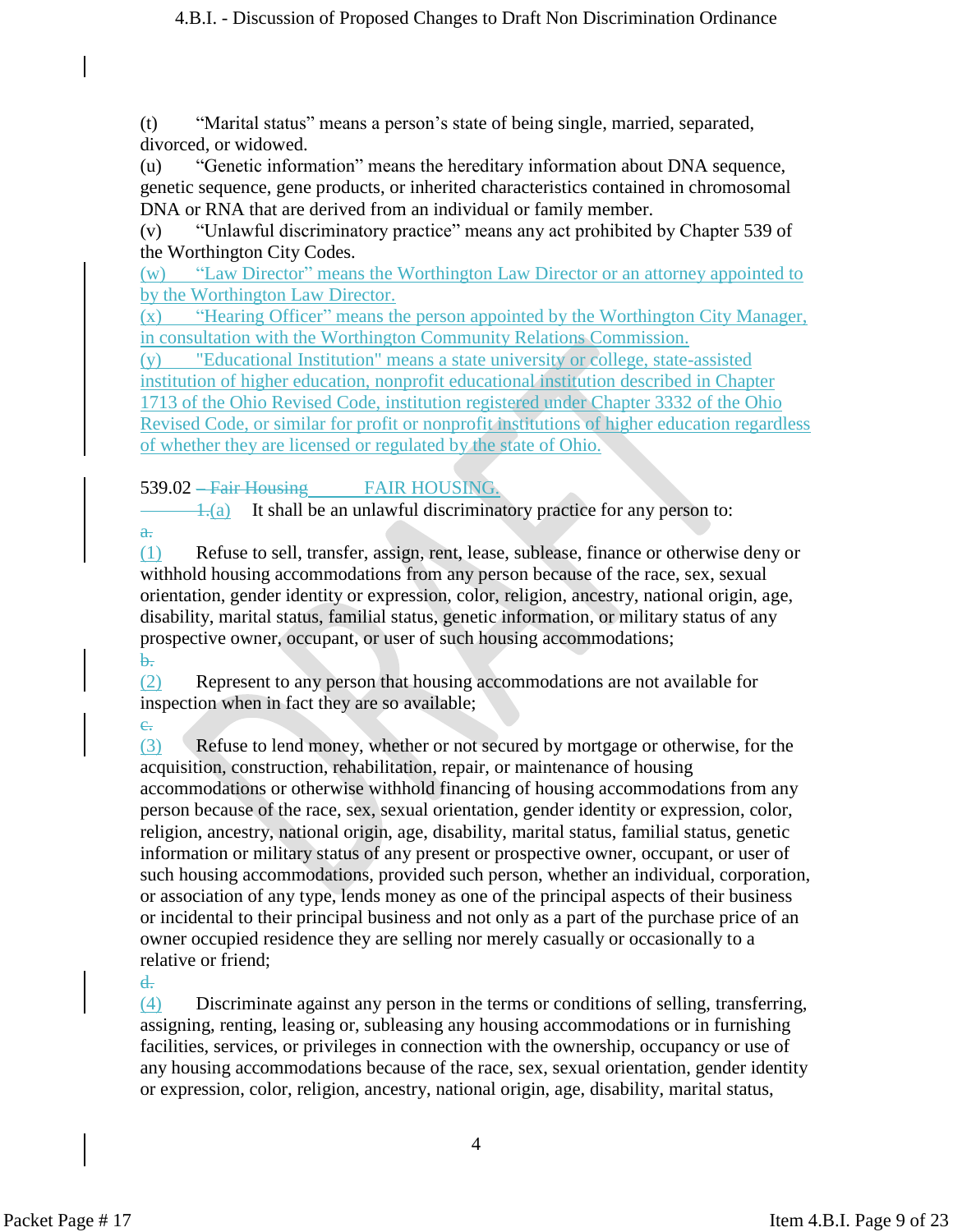familial status, genetic information, or military status of any present or prospective owner, occupant, or user of such housing accommodations;

e. (5) Discriminate against any person in the terms or conditions of any loan of money, whether or not secured by mortgage or otherwise, for the acquisition, construction, rehabilitation, repair, or maintenance of any housing accommodations because of the race, sex, sexual orientation, gender identity or expression, color, religion, ancestry, national origin, age, disability, marital status, familial status, genetic information, or military status of any present or prospective owner, occupant, or user of such housing accommodations;

(6) Print, publish, or circulate any statement or advertisement relating to the sale, transfer, assignment, rental, lease, sublease, or acquisition of any housing accommodations or the loan of money, whether or not secured by mortgage or otherwise, for the acquisition, construction, rehabilitation, repair, or maintenance of housing accommodations which indicates any preference, limitation, specification, or discrimination based upon the race, sex, sexual orientation, gender identity or expression, color, religion, ancestry, national origin, age, disability, marital status, familial status, genetic information, or military status of any present or prospective owner, occupant, or user of such housing accommodations;

(7) Make any inquiry, elicit any information, make or keep any record, or use any form of application containing questions or entries concerning the race, sex, sexual orientation, gender identity or expression, color, religion, ancestry, national origin, age, disability, marital status, familial status, genetic information, or military status in connection with the sale or lease of any housing accommodations or the loan of any money, whether or not secured by a mortgage or otherwise, for the acquisition, construction, rehabilitation, repair or maintenance of housing accommodations; h.

(8) Include in any deed, land contract, or lease of accommodations any covenant, honor or exercise, or attempt to honor or exercise, any covenant, that would prohibit, restrict, or limit the sale, transfer, assignment, rental lease, sublease, or finance of housing accommodations to or for any person because of the race, sex, sexual orientation, gender identity or expression, color, religion, ancestry, national origin, age, disability, marital status, familial status, genetic information, or military status of any prospective owner, occupant, or user of such housing accommodations provided that prior inclusion of a restrictive covenant in the chain of title shall not be deemed a violation of this provision;

 $(9)$  Induce or solicit, or attempt to induce or solicit, any housing accommodations listing, sale, or transaction by representing that a change has occurred or may occur in the block, neighborhood, or area in which the property is located, which change is related to the presence or anticipated presence of persons of any race, sex, sexual orientation, gender identity or expression, color, religion, ancestry, national origin, age, disability, familial status or military status.  $\ddot{ }$ 

i.

f.

g.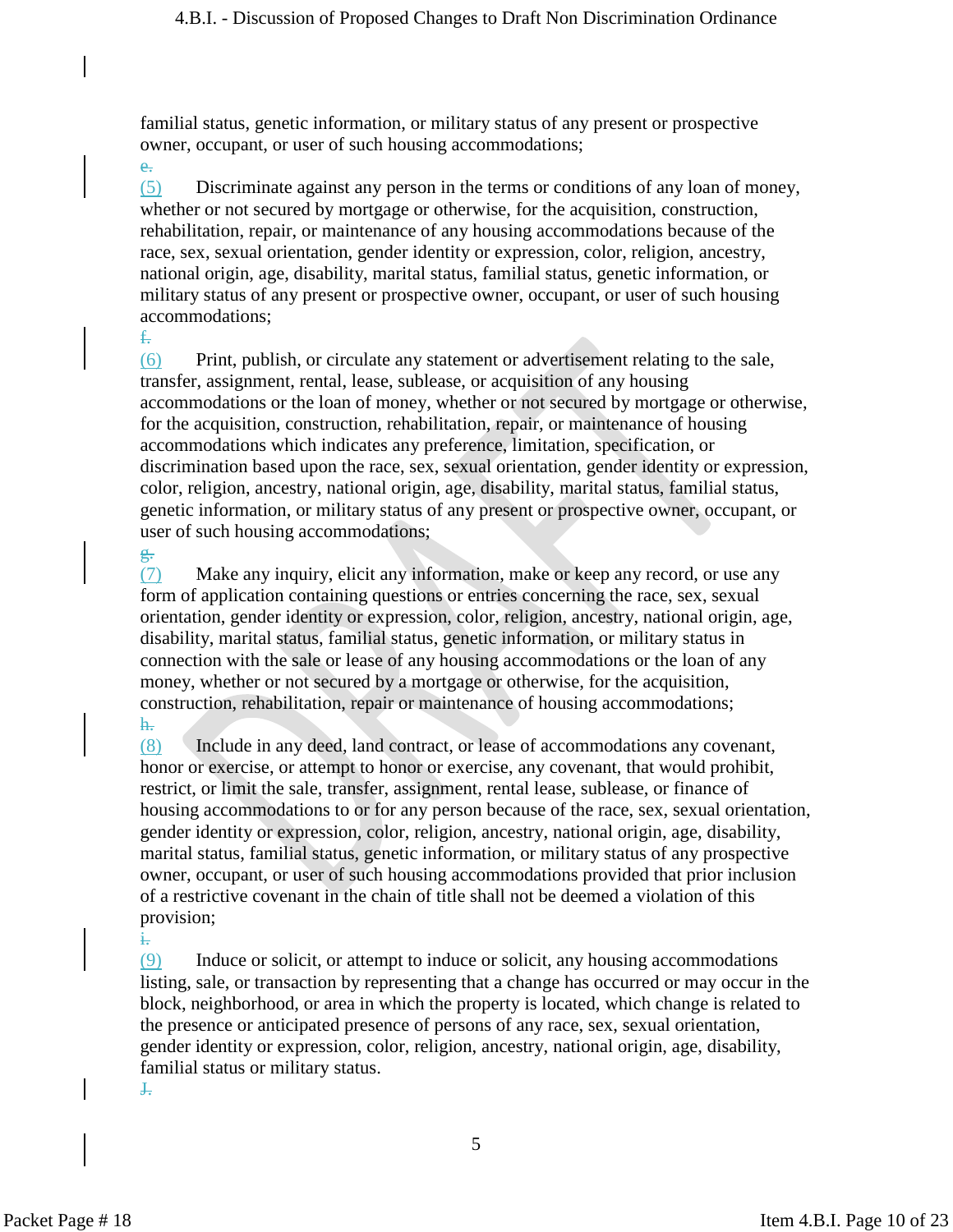(10) Induce or solicit or attempt to induce or solicit, any housing accommodations listing, sale, or transaction by representing that the presence or anticipated presence of persons of any race, sex, sexual orientation, gender identity or expression, color, religion, national origin, ancestry, age, disability, marital status, familial status, genetic information, or military status in the area will or may have results such as the following:

 $\frac{dA}{dA}$ . The lowering of property values;

 $\frac{1}{10}$ . An increase in criminal or antisocial behavior in the area; or  $\frac{1}{111}C$ . A decline in the quality of schools serving the area;

 $\frac{uv}{iv}$ . Discourage or attempt to discourage the purchase by prospective purchasers of any housing accommodations by representing that any block, neighborhood, or area has or might undergo a change with respect to the race, sex, sexual orientation, gender identity or expression, color, religion, ancestry, national origin, age, disability, marital status, familial status, genetic information, or military status of the residents;

 $\overline{vE}$ . Deny any person access to or membership or participation in any multiple listing service, real estate, brokers' organization, or other service, organization, or facility relating to the business of selling or renting housing accommodations, or to discriminate against them in the terms of conditions of such access,

membership, or participation, on account of race, sex, sexual orientation, gender identity or expression, color, religion, ancestry, national origin, age, disability, marital status, familial status, genetic information, or military status.

 $\overline{\text{w}}$ F. Coerce, intimidate, threaten, or interfere with any person in the exercise or enjoyment of, or on account of their having exercised or enjoyed, or on account of their having aided or encouraged any other person in the exercise or enjoyment of, any right granted or protected by this section;

 $\overline{\text{viiG}}$ . Whether or not acting under color of law, by force or threat of force willfully injure, intimidate or interfere with, or attempt to injure, intimidate, or interfere with:

a

1. Any person because of their race, sex, sexual orientation, gender identity or expression, color, religion, ancestry, national origin, age, disability, marital status, familial status, genetic information, or military status and because that person is or has been selling, purchasing, renting, financing, occupying or contracting or negotiating for the sale, purchase, rental, financing, or occupation of any dwelling, or applying for or participating in any service, organization, or facility relating to the business of selling or renting housing accommodations;

 $\frac{b}{2}$ . Any person because that person is or has been, or in order to intimidate such person or any other person or any class of persons from:

> i. Participating, without discrimination on account of race, sex, sexual orientation, gender identity or expression, color, religion, ancestry, national origin, age, disability, marital status, familial status, genetic information, or military status in any of the activities, services, organizations, or facilities described in division  $\left(\frac{J\left(\text{vii}\right)(a10)}{G}\right)(1)$  of this section.

> ii. Affording another person or class of persons opportunity or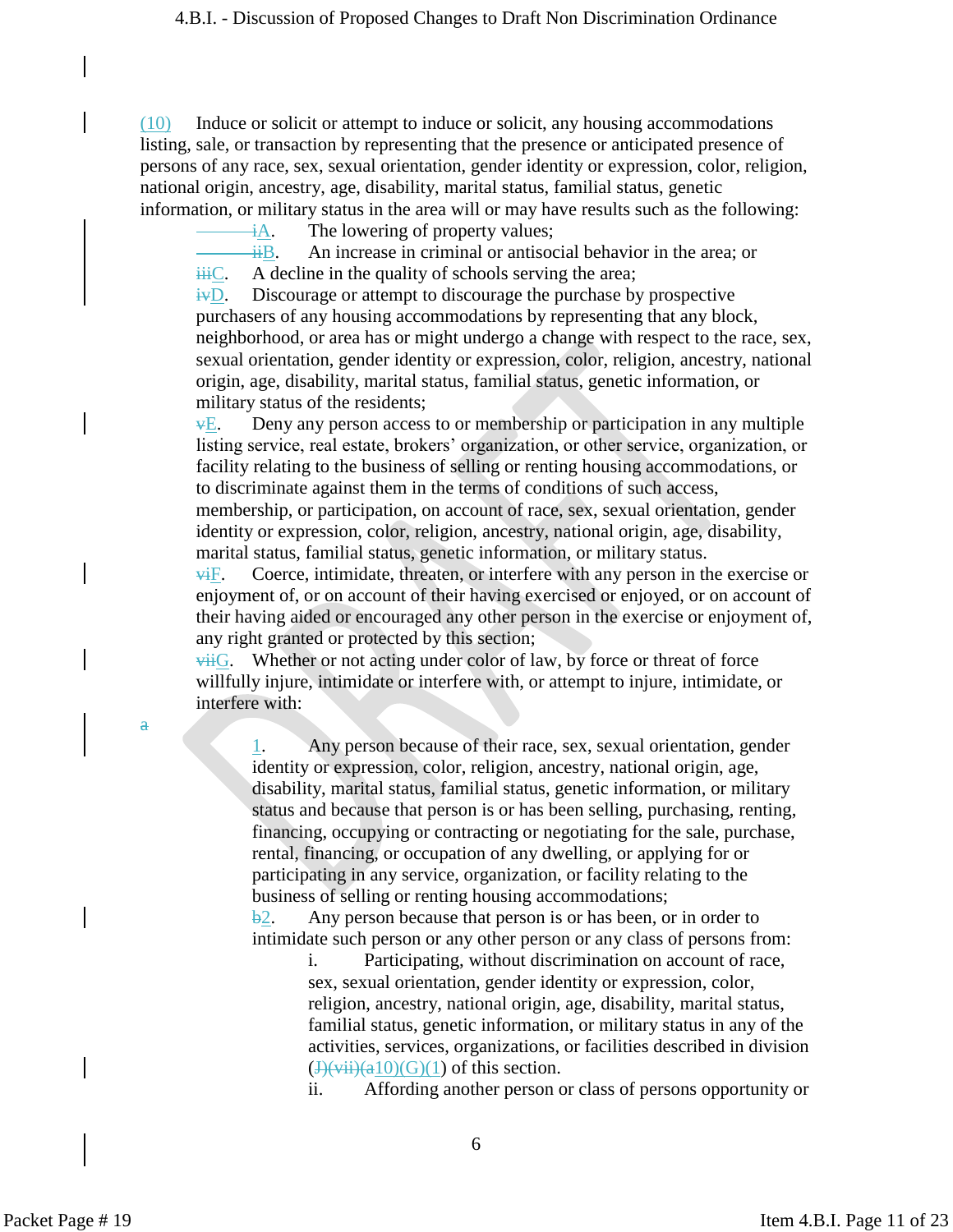protection so to participate; or

 $e_3$ . Discouraging any person from lawfully aiding or encouraging other persons to participate, without discrimination on account of race, sex, sexual orientation, gender identity or expression, color, religion, ancestry, national origin, age, disability, marital status, familial status, genetic information, or military status in any of the activities, services, organizations, or facilities described in division  $(\frac{H(x_i)}{H(x_i)}(a_1)(G)(1)$  of this section, or participating lawfully in speech or peaceful assembly opposing any denial of the opportunity to so participate;

(11) Refuse to sell, transfer, assign, rent or lease, sublease, finance or otherwise deny or withhold a burial lot from any person because of the race, sex, sexual orientation, gender identity or expression, color, religion, ancestry, national origin, age, disability, marital status, familial status, genetic information, or military status of any prospective owner or user of such lot; or l.

(12) For any person to discriminate in any manner against any other person because that person has opposed any unlawful practice defined in Chapter 539 of the Worthington City Codes, or because that person has made a charge, testified, assisted, or participated in any manner, in any investigation, proceeding, or hearing under the provisions of Chapter 539 of the City of Worthington Codes.

 $2.6$ ) Nothing in this section shall bar any religious or denominational institution or organization, or any nonprofit charitable or educational organization that is operated, supervised, or controlled by or in connection with a religious organization, from limiting the sale, rental, or occupancy of housing accommodations that it owns or operates for other than a commercial purpose to persons of the same religion, or from giving preference in the sale, rental, or occupancy of such housing accommodations to persons of the same religion, unless membership in the religion is restricted on account of race, color, or national origin.

539.03 - Unlawful employment practices UNLAWFUL EMPLOYMENT PRACTICES.

 $(A<sub>a</sub>)$  It shall be an unlawful discriminatory practice, except where based upon applicable national security regulations established by the United States:

(1) For any employer, because of the race, sex, sexual orientation, gender identity or expression, color, religion, ancestry, national origin, age, disability, marital status, familial status, genetic information, or military status to refuse to hire that person or otherwise to discriminate against that person with respect to hire, tenure, terms, conditions, or privileges of employment, or any matter directly or indirectly related to employment;

(2) For any employer, employment agency, or labor organization to establish, announce or follow a policy of denying or limiting, the employment or membership

k.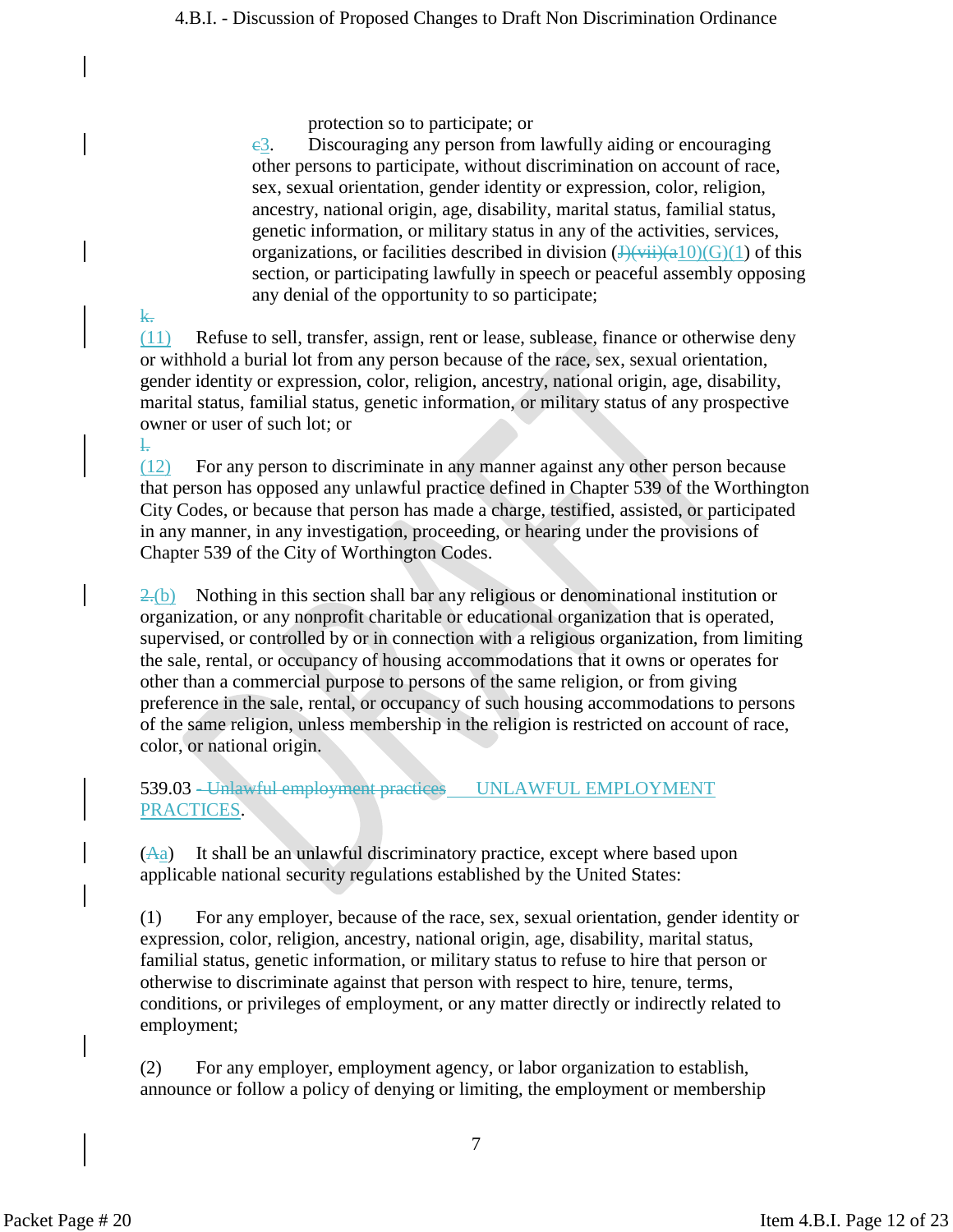opportunities of any person or group of persons because of race, sex, sexual orientation, gender identity or expression, color, religion, ancestry, national origin, age, disability, marital status, familial status, genetic information, or military status.

(3) For any employer, labor organization, or joint labor-management committee controlling apprentice training programs to discriminate against any person because of that person's race, sex, sexual orientation, gender identity or expression, color, religion, ancestry, national origin, age, disability, marital status, familial status, genetic information, or military status in admission to employment in any program established to provide apprentice training;

(4) For any employer, employment agency, or labor organization to publish or circulate, or to cause to be published or circulated, any notice or advertisement relating to employment or membership which indicates any preference, limitation, specifications or discrimination based upon race, sex, sexual orientation, gender identity or expression, color, religion, ancestry, national origin, age, disability, marital status, familial status, genetic information, or military status;

(5) For any person seeking employment to publish or to cause to be published any advertisement which specifies or in any manner indicates that person's race, sex, sexual orientation, gender identity or expression, color, religion, ancestry, national origin, age, disability, marital status, familial status, genetic information, or military status of any prospective employer;

(6) For any employment agency to refuse or fail to accept, register, classify properly, or refer for employment or otherwise to discriminate against any person because of race, sex, sexual orientation, gender identity or expression, color, religion, ancestry, national origin, age, disability, marital status, familial status, genetic information, or military status;

(7) For any employer, employment agency, or labor organization to utilize in the recruitment or hiring of persons, any employment agency, placement service, labor organization, training school or center, or any other employee-referring source, known to discriminate against persons because of race, sex, sexual orientation, gender identity or expression, color, religion, ancestry, national origin, age, disability, marital status, familial status, genetic information, or military status;

(8) For any labor organization to discriminate against any person or limit that person's employment opportunities, or otherwise adversely affect that person's status as an employee, or that person's wages, hours, or employment conditions, because of race, sex, sexual orientation, gender identity or expression, color, religion, ancestry, national origin, age, disability, marital status, familial status, genetic information, or military status;

(9) For an employment agency, to comply with, accommodate, or otherwise assist with locating an employee related to, a request from an employer for referral of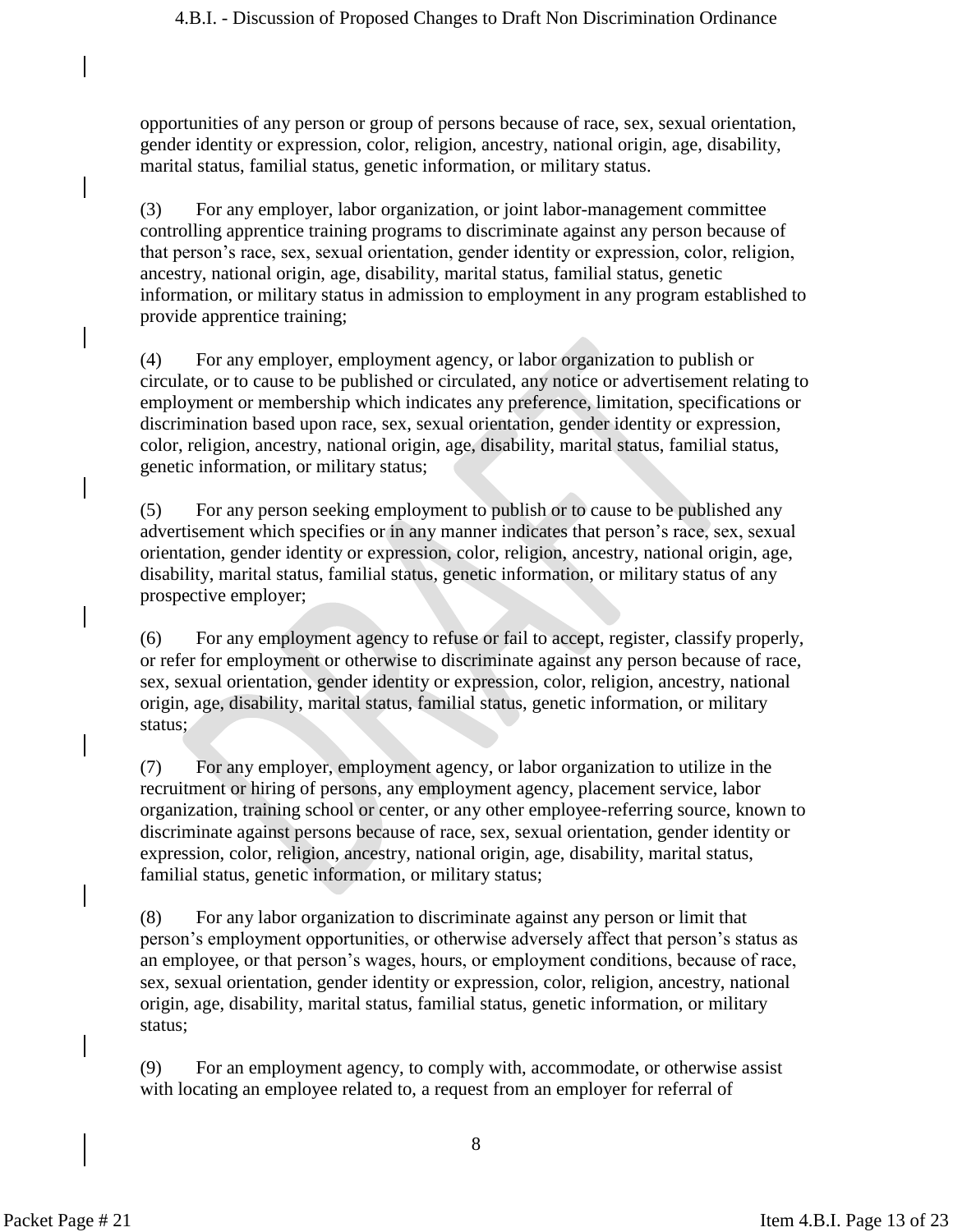applicants for employment if the request indicates, directly or indirectly, that the employer fails, or may fail, to comply with Chapter 539, of the Worthington City Codes;

(10) For any labor organization to limit or classify its membership on the basis of race, sex, sexual orientation, gender identity or expression, color, religion, ancestry, national origin, age, disability, marital status, familial status, genetic information, or military status;

(11) For any employer, employment agency or labor organization to:  $(a)$ A. Elicit or attempt to elicit any information concerning the race, sex, sexual orientation, gender identity or expression, color, religion, ancestry, national origin, age, disability, marital status, familial status, genetic information, or military status of an applicant for employment or membership;  $\overline{(b)}B$ . Use any form of application for employment or personnel or membership blank seeking to elicit information regarding race, sex, sexual orientation, gender identity or expression, color, religion, ancestry, national origin, age, disability, marital status, familial status, genetic information, or military status but an employer holding a contract containing a non-discrimination clause with the government of the United States or any department or agency thereof, may require an employee or applicant for employment to furnish documentary proof of United States citizenship and may retain such proof in the employer's personnel records and may use photographic or fingerprint identification for security purposes.

(12) For any employer, employment agency or labor organization to discriminate against any person because that person has opposed any practice forbidden by Chapter 539, of the Worthington City Codes, or because that person has made a complaint or assisted in any manner in any investigation or proceeding under Chapter 539, of the Worthington City Codes.

(13) For any person, whether or not an employer, employment agency or labor organization, to aid, incite, compel, coerce, or participate in the doing of any act declared to be unlawful discriminatory practice by Chapter 539, of the Worthington City Codes, or to obstruct or prevent any person from enforcing or complying with the provisions of this chapter, or to attempt directly or indirectly to commit any act declared by this chapter, to be an unlawful discriminatory practice by Chapter 539, of the Worthington City Codes, or to obstruct or prevent any person from enforcing or complying with the provisions of this chapter, or to attempt directly or indirectly to commit any act declared by this chapter, to be an unlawful discriminatory practice.

 $(\mathbb{B}_b)$  This section does not apply to a religious corporation, association, educational institution, or society with respect to the employment of an individual of a particular religion to perform work connected with the carrying on by that religious corporation, association, educational institution, or society of its activities.

539.04 – Unlawful public accommodations UNLAWFUL PUBLIC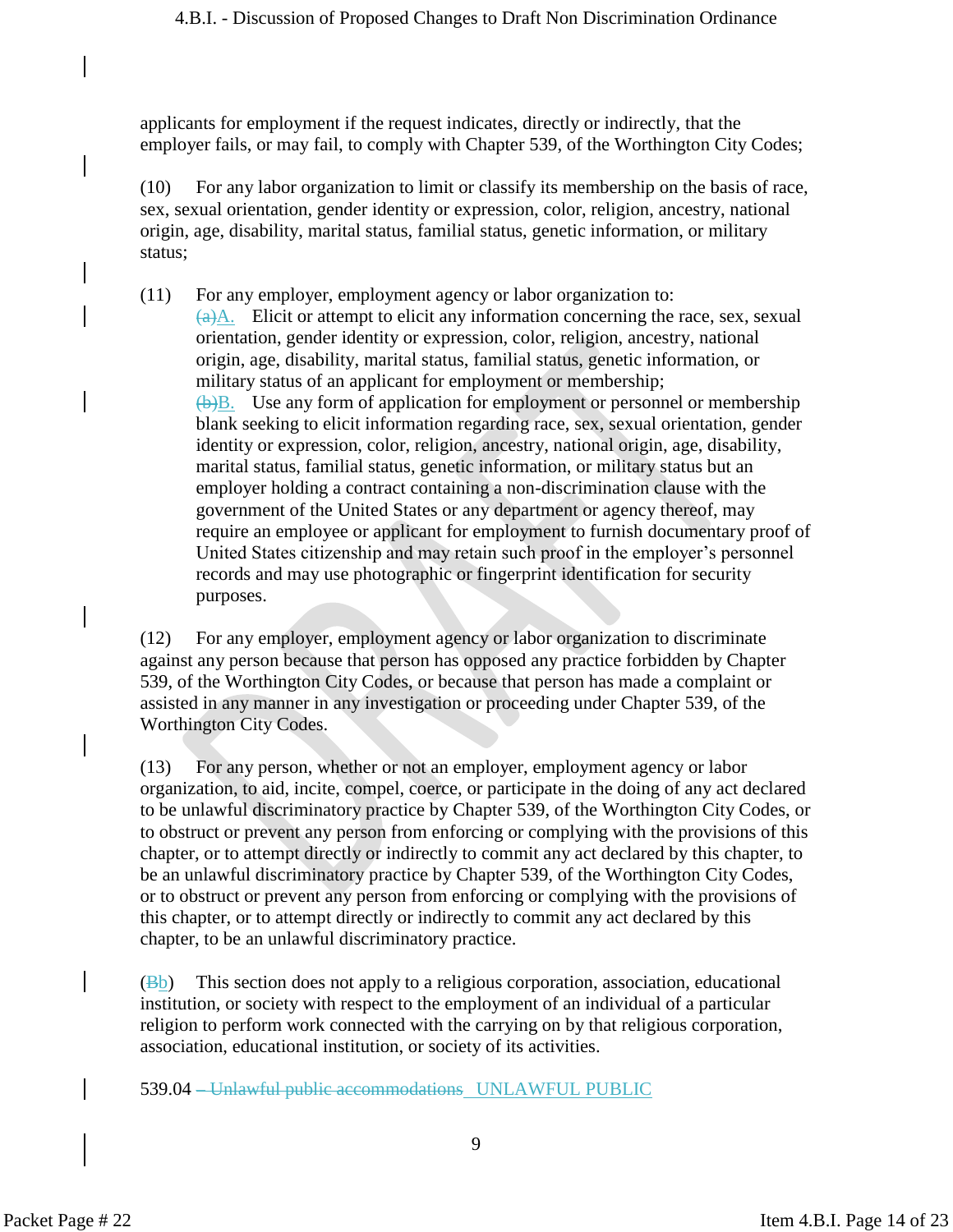#### ACCOMMODATIONS.

It shall be an unlawful discriminatory practice:

 $(A<sub>a</sub>)$  For any proprietor or his employee, keeper, or manager of a place of public accommodation to deny to any person except for reasons applicable alike to all persons regardless of race, sex, sexual orientation, gender identity or expression, color, religion, ancestry, national origin, age, disability, marital status, familial status, genetic information, or military status the full enjoyment of the accommodations, advantages, facilities, or privileges thereof;

 $\oplus$ 

(b) For any proprietor or his employee, keeper, or manager of a place of public accommodation to publish, circulate, issue, display, post or mail, either directly or indirectly, any printed or written communication, notice or advertisement to the effect that any of the accommodations, advantages, facilities, goods, products, services and privileges of any such place shall be refused, withheld or denied to any person on account of race, sex, sexual orientation, gender identity or expression, color, religion, ancestry, national origin, age, disability, marital status, familial status, genetic information, or military status or that such person is unwelcome, objectionable, or not acceptable, desired or solicited; or

 $\overline{C}$ 

(c) For any person, whether or not included in divisions (A) and (B) in this section, to aid, incite, compel, coerce, or participate in the doing of any act declared to be an unlawful discriminatory practice under this section.

(d) Nothing in this section shall prohibit a religious or denominational institution, organization, society or association or any nonprofit charitable or education organization that is operated, supervised or controlled by or in connection with a religious organization, from limiting its offerings of goods, services, facilities and accommodations to persons of the same religion, or from giving preference to such persons, provided that such offerings mentioned above are not, in fact, offered for commercial purposes.

539.05 - Complaint and Enforcement Procedure UNLAWFUL EDUCATIONAL PRACTICES.

(A(a) It shall be an unlawful discriminatory practice for any educational institution to discriminate against any individual on account of race, sex, sexual orientation, gender identity or expression, color, religion, ancestry, national origin, age, disability, marital status, familial status, genetic information, or military status:

(1) In admission or assignment to any academic program, course of study, internship, or class offered by the institution;

(2) In permitting participation in any activity that is sponsored by the institution or that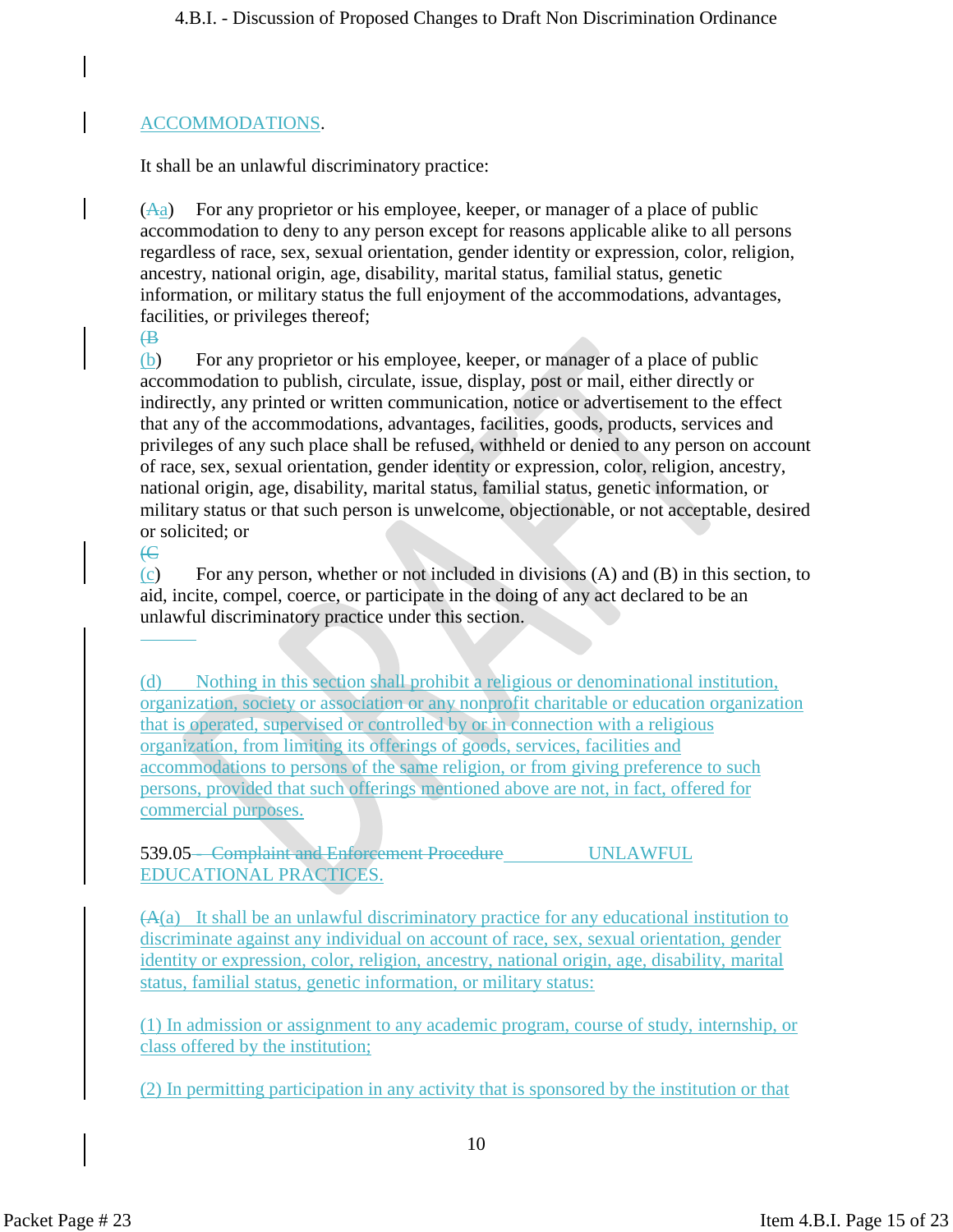takes place on property owned, operated, or controlled by the institution;

(3) In the awarding of any form of financial aid or other benefits available to students;

(4) In admission or assignment to housing or other facilities owned, operated, or controlled by the institution;

(5) In awarding of grades or granting of certificates, diplomas, or degrees offered by the institution.

(b) Nothing in this section prohibits any educational institution from establishing bona fide requirements or standards for admission or assignment to academic programs, courses, internships, or classes; for permitting participation in activities; for awarding of financial aid or other benefits; or for the granting of grades, certificates, diplomas, or degrees, which requirements or standards may include reasonable qualifications for demonstrating necessary skill, aptitude, physical capability, intelligence, and previous education.

(c) Nothing in this section requires any educational institution to construct, reconstruct, improve, enlarge, or alter any building, facility, or property owned, operated, or controlled by the institution, in any manner, for the purpose of making the building, facility, or property accessible to persons with a disability, provided that this section does not exempt an educational institution from compliance with standards adopted under section 3781.111 of the Ohio Revised Code.

# 539.06 COMPLAINT AND ENFORCEMENT PROCEDURE.

(a) Complaints

 $(1)$  Whenever it is charged in writing, by  $a(1)$  Any person or aggrieved organization, hereinafter referenced to as "complainant", that any may file a charge with the City Clerk alleging that another person, employer, employment agency, and/or labor organization, hereinafter referred to as the "respondent", has engaged in or is engaging in anyan unlawful discriminatory practices practice as defined in Chapter 539 of the Worthington City Codes, or upon its own initiative, in matters relating to such discriminatory practices, such charge. The charge shall be in writing and under oath and shall be filed with the Worthington-City Clerk within -one hundred eighty  $(180)$  days after the alleged unlawful discriminatory practice is committed. The City Clerk shall forward a copy of Worthington the charge to the respondent and to the Law Director-shall ensure a copy of the charge has been served on the respondent.

(2) If the charge of discrimination alleges a violation based on race, sex, color, religion, ancestry, national origin, age, disability, genetic information, and/or military status, and/or any other class or characteristic protected under state or federal law, then the Commission reserves the right to proceed with an investigation orCity Clerk shall instruct the complainant to file a charge of discrimination with the Ohio Civil Rights Commission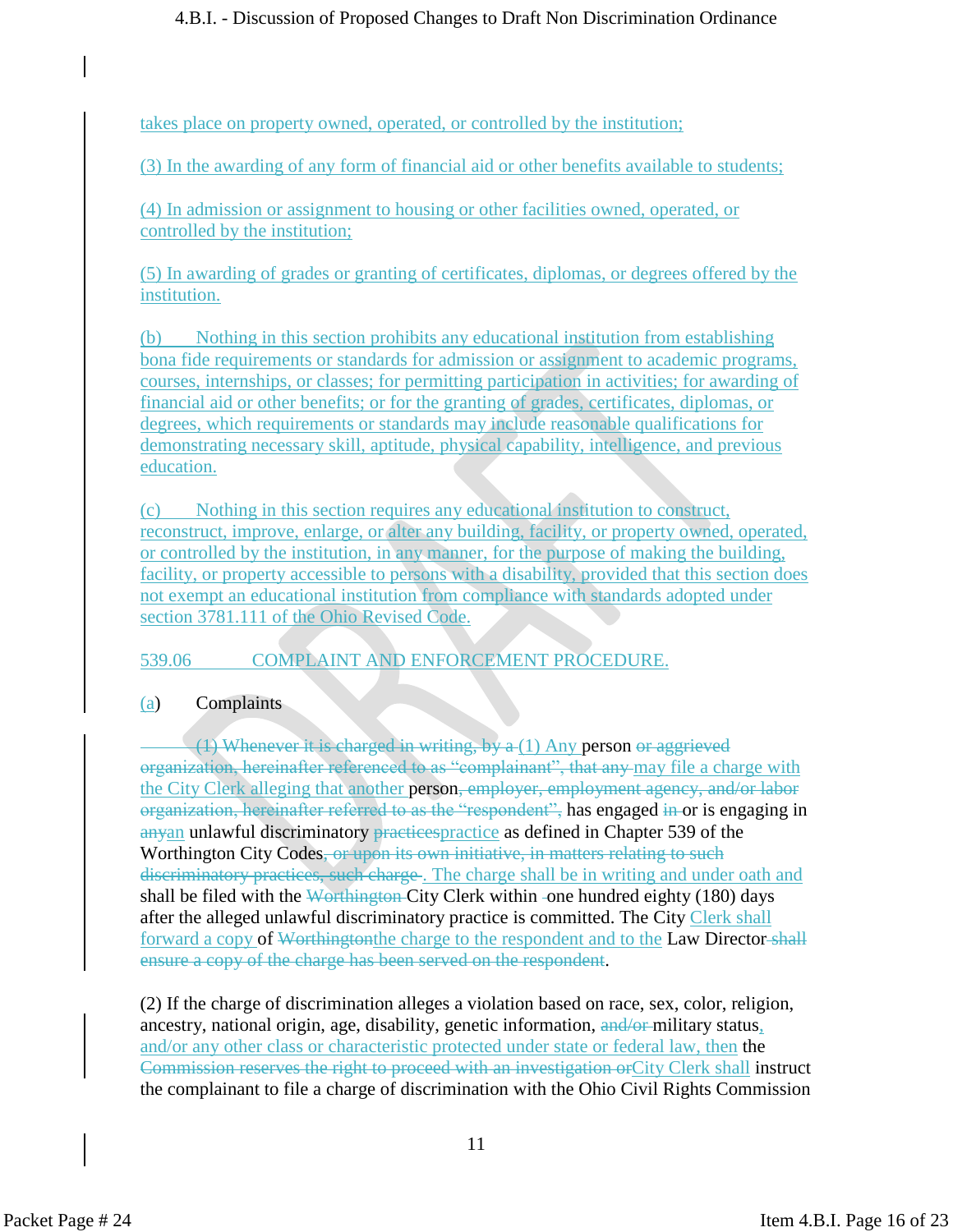(OCRC)/Equal Employment Opportunity Commission (EEOC). If the Commission defers the complainant to the OCRC/EEOC, the City of Worthington Law DirectorThe City Clerk shall provide the complainant with information about this requirement and contact information for the OCRC/EEOC within ten (10) days from the date the charge was filed with the Worthington-City Clerk. The initial filing of a charge of discrimination with the Worthington City Clerk will not extend the deadlines for filing a charge of discrimination with the OCRC/EEOC.

In the event of a deferral, any complainant who timely filed a charge of discrimination under this Chapter may request the City of Worthington-Law Director to review the final determination made by the OCRC/EEOC on charges of discrimination containing the same allegations as in the original charge filed under this Chapter. -Such request for review must be made within thirty (30) days of the OCRC/EEOC's final disposition of the charge. The Commission reserves the right to review the final determination made by the OCRC/EEOC on charges of discrimination on its own accord, and without request by the complainant. Such review will proceed in accordance with Sections  $539.05(A)(3)$ -(6). The Law Director shall only have authority to review dismissals of complaints based on insufficient time or resources to fully investigate or a lack of jurisdiction. The Law Director shall not have authority to review dismissals based on lack of probable cause.

If a request for review is made under this section, the City of Worthington-Law Director shall have no authority to proceed under City law unless the City of Worthington Law Director finds that the decision of the OCRC/EEOC was arbitrary, capricious, or not in accordance with law. Upon such finding, the City of Worthington Law Director shall process the charge pursuant to Sections 539.05(A)(3)-(7).

Charges of discrimination alleging a violation of this Chapter based on sexual orientation, gender identity or expression, marital status or familial status along with an allegation of discrimination based on race, sex, color, religion, ancestry, national origin, age and/or, disability discrimination, genetic information, military status, and/or any other class or characteristic protected under state or federal law shall be subject to deferral to the OCRC as set forth in this section. If the OCRC/EEOC dismisses a charge of discrimination timely filed under this Chapter and based on sexual orientation, gender identity or expression, marital status, or familial status for lack of jurisdiction, the complainant may, within thirty (30) days of such dismissal request the charge to proceed under this Chapter. Upon request, the City of Worthington Law Director shall handle the case in accordance with Sections 539.05(A)(3)-(6).

The City of Worthington Law Director shall have no authority to review any charge under this section if complainant or respondent has appealed the OCRC /EEOC decision to court or otherwise challenged the alleged unlawful discriminationdiscriminatory practices in state or federal court.

(3) For cases processed by the City without intervention of the OCRC/EEOC, the City of Worthington Law Director shall notify the complainant and respondent of the option for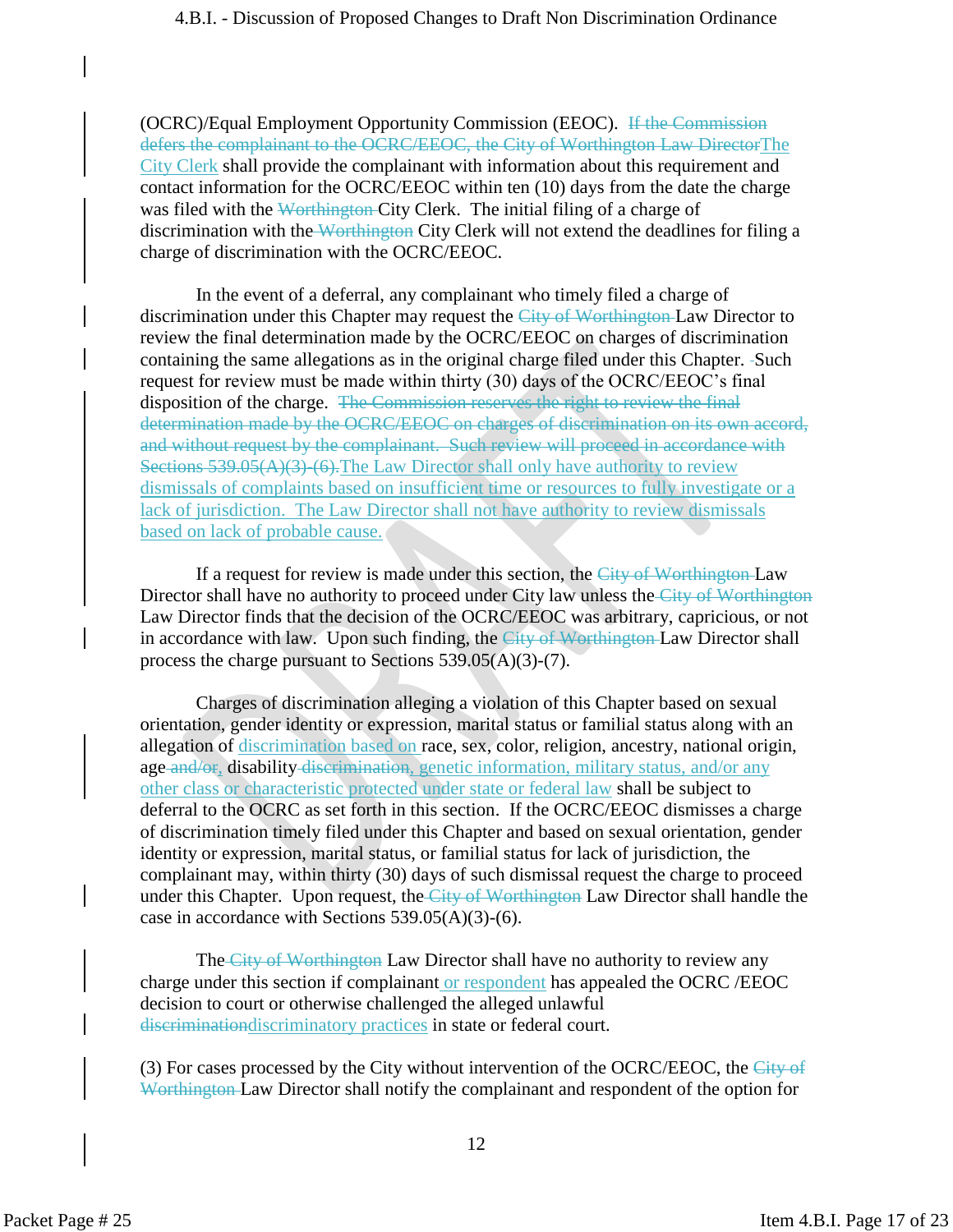voluntary mediation. If both parties agree to voluntary mediation, a mediator designated by the City of WorthingtonLaw Director shall endeavor to eliminate such alleged unlawful discriminatory practices by methods of mediation.

(4) Preliminary Investigation: If methods of mediation fail to effect the elimination of such alleged unlawful discriminatory practice or the state or federal government has not exercised jurisdiction and/or provided mechanism for redress, the City of Worthington Law Director shallmay contract with outside councilcounsel to conductperform the duties assigned under this Chapter including conducting an investigation. If the City of Worthington Law Director determines after such investigation, that it is not probable that unlawful discriminatory practices have been or are being engaged in, hethe Law Director shall notify the complainant and respondent in writing that it has been so determined, and that no other action will be initiated under this chapter.

(5) Determination Hearing: If methods of mediation fail to effect the elimination of such alleged unlawful discriminatory practice, and if the City of Worthington Law Director determines after preliminary investigation that it is probable that unlawful discriminatory practices have been or are being engaged in, and it is determined by the City of Worthington Law Director that the state or federal government has not exercised jurisdiction and/or provided mechanism for redress, the City of Worthington-Law Director shall serve upon the respondent and complainant a notice of a determination hearing before the City of Worthington Community Relations Commission (hereafter Commission) or their designated agent(s), Hearing Officer, notifying the respondent of a hearing at a time and place therein fixed to be held not less than thirty (30) days after the service of such notice and stating the charges specified in the original charge upon which a probable cause determination has been made against the respondent. If circumstances warrant, the City of Worthington Law Director may serve such notice at any time during the complaint procedure. The City of Worthington Law DirectorThe Hearing Officer will consider any reasonable requests for extension of the hearing date and reserves the right to continue the hearing, for good cause shown, for a period of up to thirty (30) additional days.

Any such charge may be amended by the City of Worthington Law Director or complainant at any time prior to or during the hearing based thereon. The respondent shall have the right to file an answer or to amend an answer to the original or amended charge, and to appear to such hearing in person, or by attorney, present evidence or otherwise to examine and cross-examine witnesses.

The complainant shall be a party to the proceeding, and any person who is an indispensable party to a complete determination or settlement of the question involved in the proceeding shall be joined. Any person who has or claims an interest in the subject of the hearing and in obtaining or presenting relief against the acts or practices complained of, may be, in the discretion of the Commission or their designated agent(s),Hearing Officer, permitted to appear for the presentation of oral or written argument.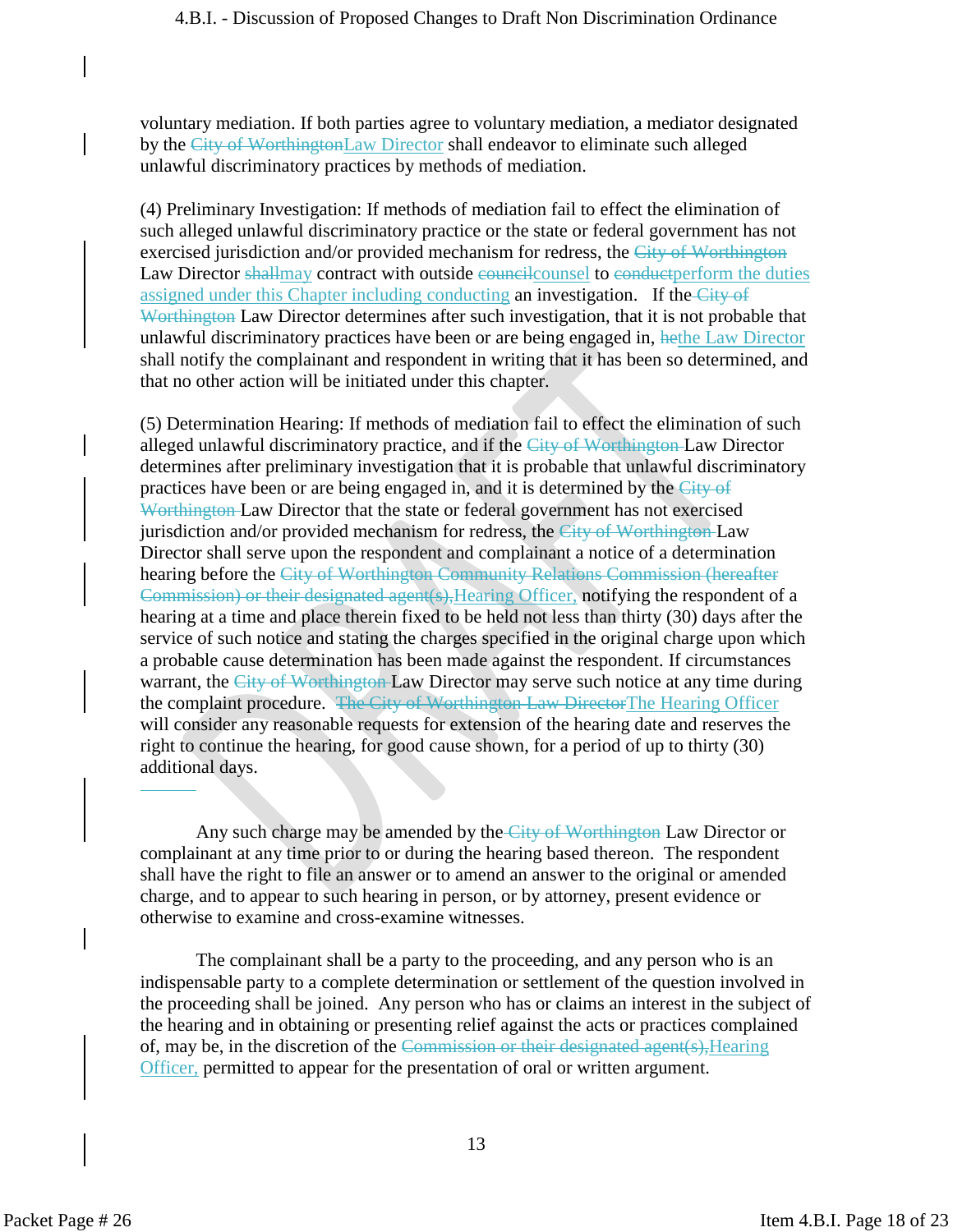In any proceeding, the Commission or their designated agent(s) Hearing Officer shall not be bound by the rules of evidence prevailing in the courts of law or equity, but shall in ascertaining the practices followed by the respondent, take into account all reliable, probative, and substantial evidence, statistical, or otherwise, produced at the hearing, which may tend to prove the existence of an unlawful discriminatory practice or a predetermined pattern of unlawful discriminatory practices under Section 539 of the City of Worthington Codes provided that nothing contained in this section shall be construed to authorize or require any person to observe the proportion which persons of any race, sex, sexual orientation, gender identity or expression, color, religion, ancestry, national origin, age, disability, familial status or military status bear to the total population or in accordance with any criterion other than the individual qualifications of the applicant.

The testimony taken at the hearing shall be under oath and before a court reporter hired by the City Manager. The transcript of the hearing shall be reduced to writing and filed with the City of Worthington City Clerk.

The Commission Hearing Officer is granted the authority to develop and implement rules and procedures to control the governance of the hearing. In conducting any hearing as provided herein, the Commission or their designated agent(s) Hearing Officer may upon request of any party subpoena as witnesses any person believed to have knowledge of the facts relevant to such hearing, compel the production of books, papers, records or other evidence relative to such hearing by the person having custody or control thereof and may administer oaths, take testimony and issue such rules as shall be necessary to effectuate an investigatory hearing under this section.

The Commission or their designated agent(s)The Hearing Officer shall issue a written decision concerning the charges in the complaint. The decision shall include findings of fact and conclusions of law. Any final decision by the CommissionHearing **Officer** may be appealed to the Franklin County Court of Common Pleas to the extent authorized by applicable law.

#### (6) Appointment and authority of Designee.

The Commission may appoint a designee to preside over the determination hearing. Such designee is authorized to regulate all proceedings as if by the Commission and do everything necessary for the efficient performance of those responsibilities, including but not limited to, the following:

(a) Issuing subpoenas for the attendance of witnesses and the production of evidence;

(b) Putting witnesses under oath and examining them;

(c) Calling the parties to the action and examining them under oath.

The Commission may limit a the designee's authority by specifying or limiting the designee's powers, including but not limited to, directing the designee to determine only particular issues, directing the designee to perform particular responsibilities, or directing the designee to receive and report evidence only.

Subject to the terms of the designee's retention, a designee may enter orders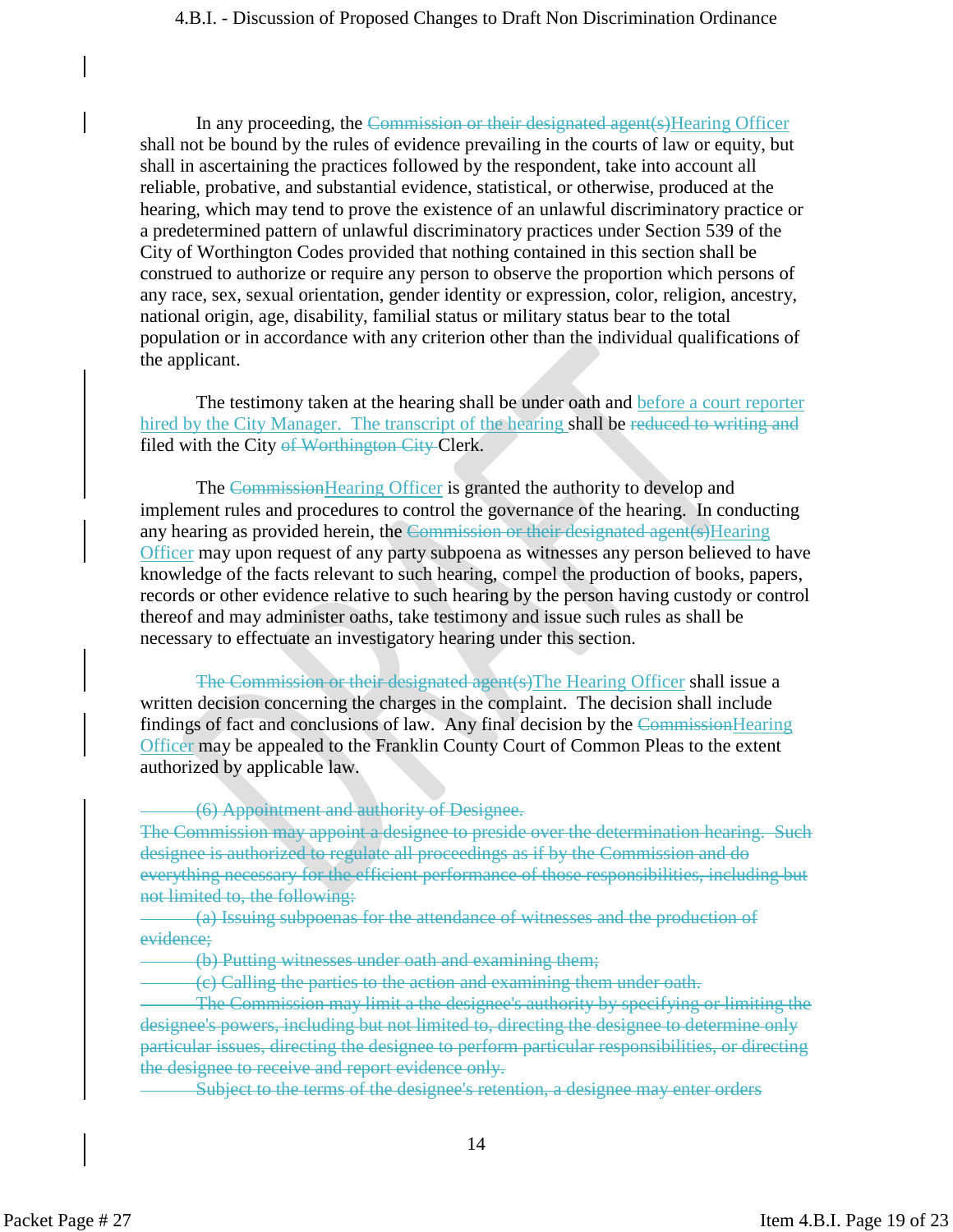without Commission approval if necessary to regulate the proceedings and if not dispositive of a claim or defense of a party. Any order or decision issued by the designee shall be in writing, signed by the designee, filed with the Worthington City Clerk, and served by the Worthington City Clerk on all parties or their attorneys. The designee's decision must include specific findings of fact and conclusions of law.

Any party may file a motion with the Commission to set aside the designee's order or decision. The motion shall state the moving party's reasons with particularly and shall be filed not later than ten (10) days after the designee's order or decision is filed.

A designee's decision is not effective unless adopted by the Commission. Whether or not objections are timely filed, the Commission may adopt or reject the designee's decision in whole or in part, with or without modification. The Commission may hear a previously-referred matter, take additional evidence, or return a matter to the designee. If no timely objection to the designee's decision is filed, the Commission may adopt the designee's decision, unless it determines there is an error of law or other defect evident on the face of the designee's decision.

In ruling on objections, the Commission shall undertake an independent review as to the objected matters to ascertain that the designee has properly determined the factual issues and appropriately applied the law. Before so ruling, the Commission may hear additional evidence but may refuse to do so unless the objecting party demonstrates that the party could not, with reasonable diligence, have produced that evidence for consideration by the designee.

(7) Notice of Violation and Order to Cease and Desist: If upon all the evidence presented, the Commission or their designated agent(s)Hearing Officer determines that the respondent has engaged in, or is engaging in, any unlawful discriminatory practice under this chapter, whether against the complainant or others, the City of Worthington Law DirectorHearing Officer shall issue a notice of violation, and shall issue an order to respondent to cease and desist the unlawful discriminatory practice.

In addition to issuing a cease and desist order, the Commission or their designated agent(s)Hearing Officer shall have the authority to issue the following remedies:

 $\frac{dA}{dA}$ . Up to \$1,000 for a first offense in the five years following preceding the filing of the charge;

 $\frac{16}{16}$ . Up to \$2,500 for a second offense in the five years following preceding the filing of the charge.

 $\frac{1}{111}C$ . Up to \$5,000 for a third or subsequent offense in the five years following preceding the filing of the charge.

The notice of violation, order to cease and desist of the Commission or their designated agent(s) and any other penalty issued by the Hearing Officer shall be served on the respondent and complainant.

The Commission or their designated agent(s) The Law Director is authorized to institute in the name of the City of Worthington any appropriate civil enforcement proceedings.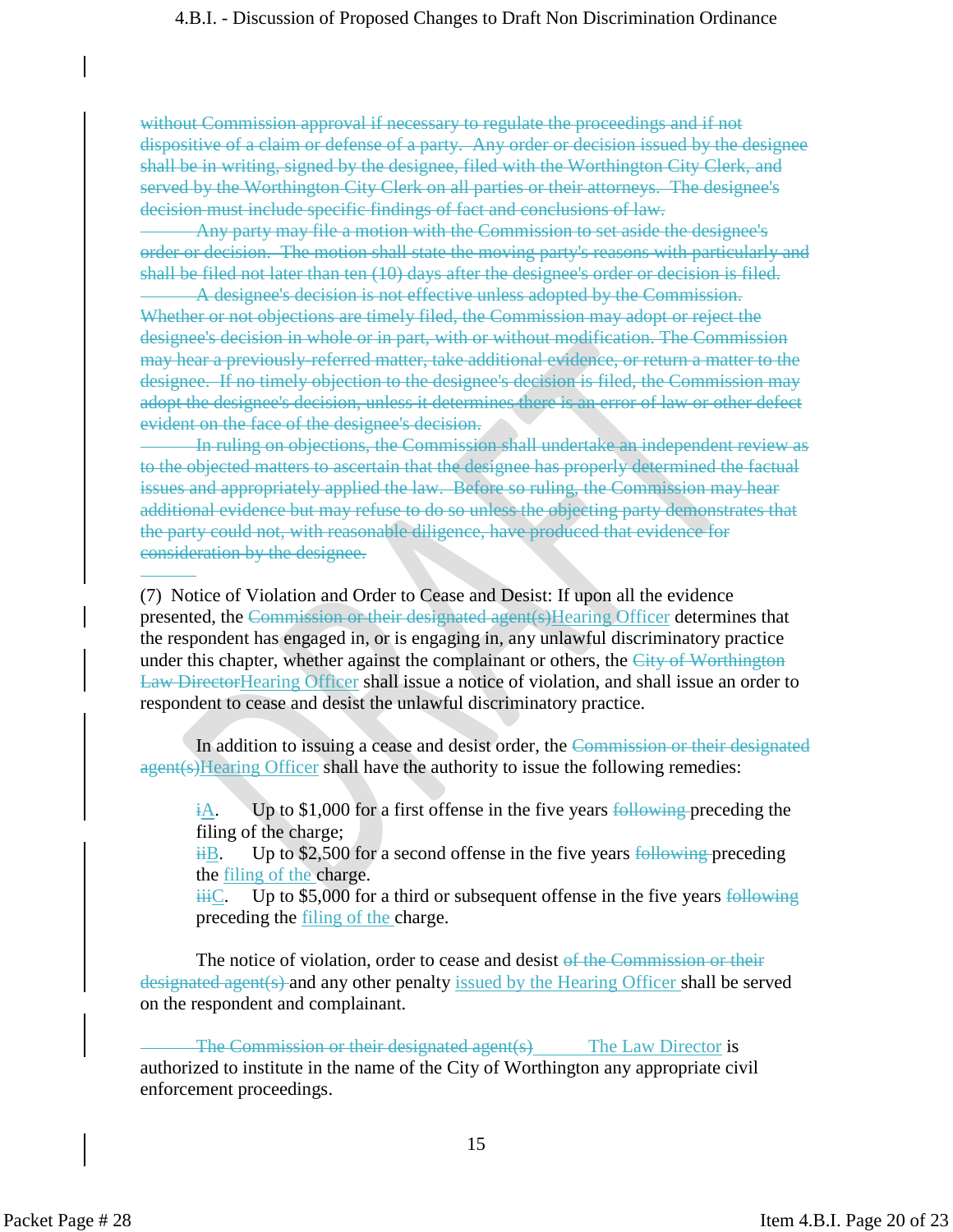## (C539.07 COMPLAINTS ALLEGING UNLAWFUL DISCRIMINATORY PRACTICES BY THE CITY

If a complaint is filed with the City Clerk alleging that the City, or one of its boards, commissions, departments, divisions, officials, or employees has engaged or is engaging in an unlawful discriminatory practice as defined in Chapter 539 of the Worthington Codified Ordinances, then the following additional procedures shall apply:

(a) The Law Director shall forward a copy of the complaint to the City Council.

(b) The City Council may appoint special counsel to conduct a preliminary investigation instead of the Law Director conducting the preliminary investigation.

(c) The City Council may appoint a mediator to endeavor to eliminate any alleged unlawful discriminatory practices by methods of mediation instead of the Law Director appointing a mediator.

(d) The City Council may appoint a hearing officer to conduct a determination hearing instead of the City Manager appointing the hearing officer.

(e) If the complaint involves an employment action by the City against the complainant, then the City Council may refer the complaint to the Personnel Appeals Board for an appeal hearing concerning the alleged discriminatory practices and no further action shall be taken under this Chapter.

539.08 FAILURE TO COMPLY.

(a) Whoever fails to comply with a subpoena issued by the City of Worthington Hearing Officer as provided in this sectionChapter is guilty of a minor misdemeanor.

(D) Failure to Comply with Lawful Order: (b) Any person who commits an unlawful discriminatory practice under any of the provisions of this chapter and fails to obeycomply with any order of the Commission or their designated agent(s)Hearing Officer to cease and desist such unlawful discriminatory practice shall be guilty of failure to comply with an unlawful discriminatory practice order, a misdemeanor of the first degree.

539.07 – Interfering with civil rights.

# (A539.09 INTERFERING WITH CIVIL RIGHTS.

(a) No public servant, under color of his office, employment, or authority, shall knowingly deprive, or attempt to deprive any person of a constitutional or statutory right or any other protections against discriminatory conduct created by an ordinance of the City of Worthington.

 $(\overline{Bb})$  Whoever violates this section is guilty of interfering with civil rights, a misdemeanor of the first degree.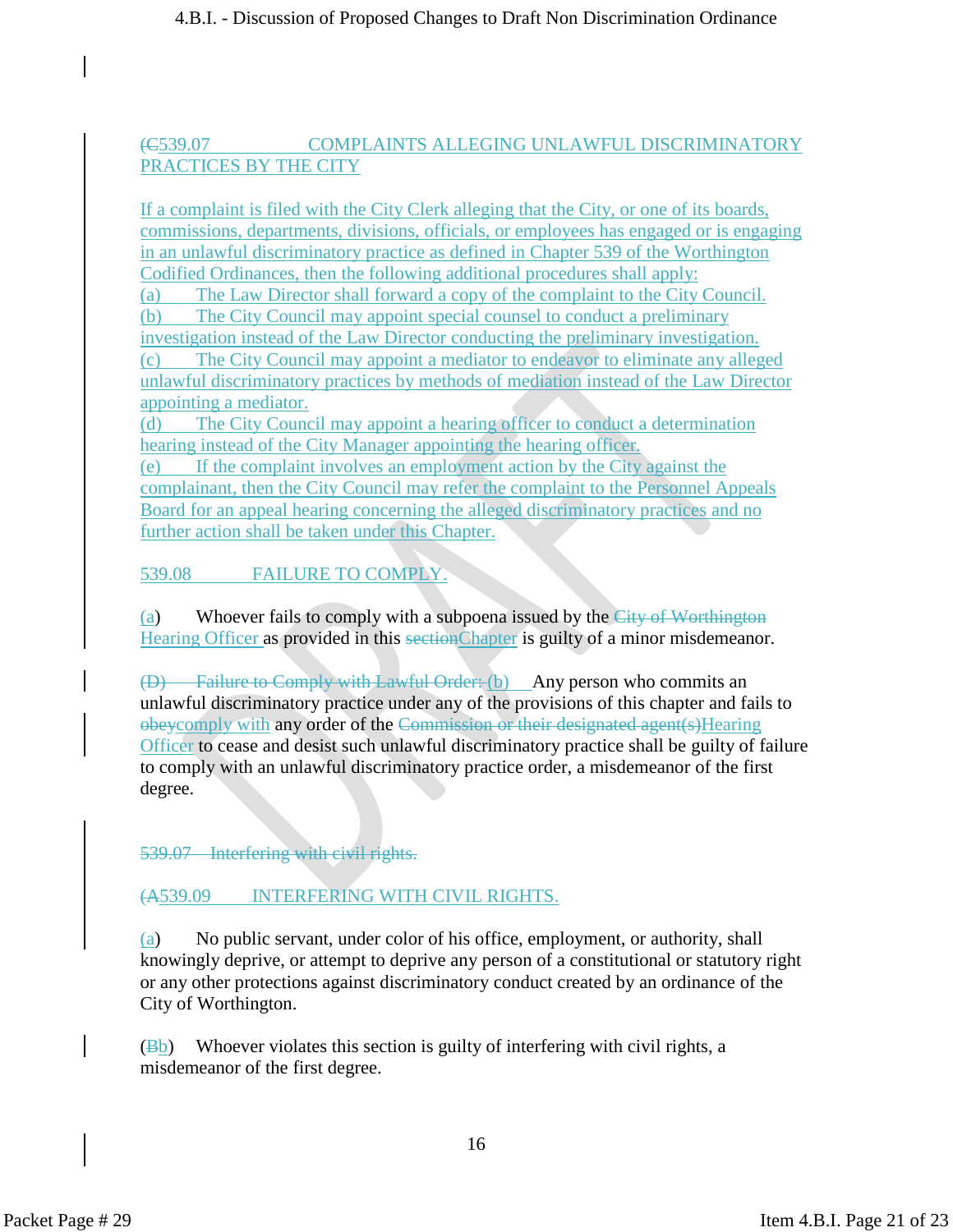#### 539.08 - Ethnic Intimidation10 ETHNIC INTIMIDATION.

(A) No person shall violate Section 539 of the City of Worthington Codes(a) No person shall violate Sections 2903.13, 2903.21, 2903.22, 2907.06, 2911.06, 2911.07, 2911.21, 2911.211, 2913.02, 2913.03, 2913.04, 2917.03, 2917.11, 2917.12, or 2917.21(A)(3) to (5) of the Ohio Revised Code or Sections 509.01, 509.03, 509.04, 521.08, 533.04, 537.03, 537.05, 537.06, 537.10(a)(3) to (5), 541.03, 541.04, 541.05, 541.051, 545.05, 545.06, 545.08, or 549.08 of the General Offenses Code of the Worthington Codified Ordinances, by reason of or where one of the motives is the victim's race, sex, sexual orientation, gender identity or expression, color, religion, ancestry, national origin, age, disability, marital status, familial status, genetic information or military status.

(Bb) In a prosecution under this section, the offenders' motive, reason or purpose may be shown by the offender's temporarily related conduct or statements before, during or after the offense, including ethnic, sexual orientation, gender identity or expression, religious or racial slurs, and by the totality of the facts, circumstances and conduct surrounding the offense.

 $(C<sub>c</sub>)$  Whoever violates this section is guilty of ethnic intimidation. Ethnic intimidation is an offense of the next higher degree than the offense the commission of which is a necessary element of ethnic intimidation. except as provided in subsection (d).  $(\Theta(d))$  If the underlying offense which is a necessary element of ethnic intimidation is a misdemeanor of the first degree, then the offense of ethnic intimidation is a misdemeanor of the first degree and the court shall impose a mandatory minimum sentence of at least ten (10) days in jail.

(e) This section does not apply if the facts alleged in the complaint would constitute a felony under Section 2927.12, Ohio Revised Code.

 $(Ef)$  The division of police shall keep and maintain records of reported violations of this section and reported incidents the motive of which is the victim's race, sex, sexual orientation, gender identity or expression, color, religion, ancestry, national origin, age, disability, familial status or military status.

#### 539.10 Exclusions 11 ANNUAL REPORT.

The Law Director shall prepare an annual report to the Community Relations Commission and City Council summarizing the complaints, investigations, hearings, and enforcement proceedings involving unlawful discriminatory practices under this Chapter.

#### 539.12 EXCLUSIONS.

The application and enforcement of the protections created herein are limited solely to the terms of this chapter and such terms shall not create nor enhance protected class status for any other purpose including public and private affirmative action program eligibility. The term "affirmative action program" shall include any program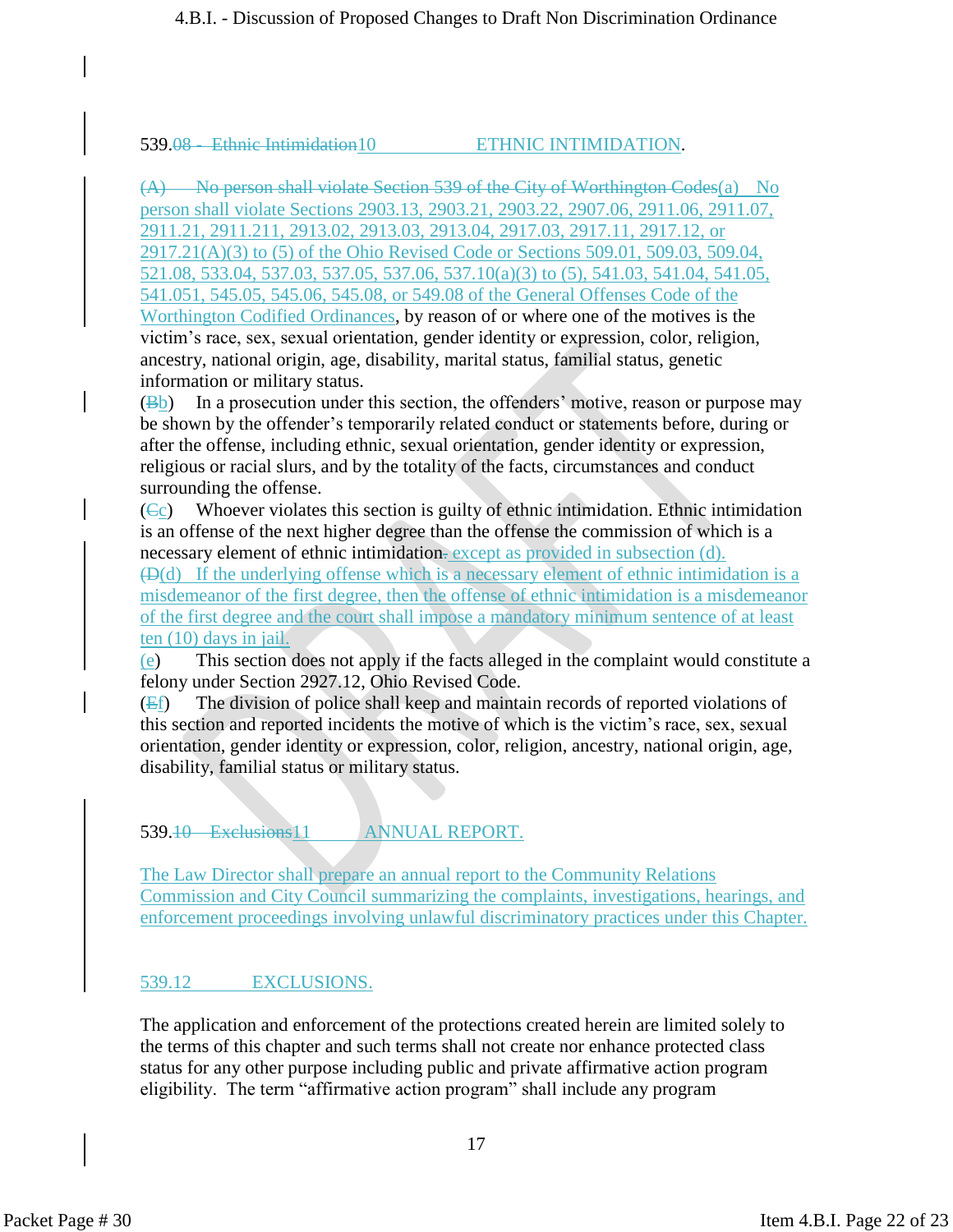administered by any private or public entity for the purpose of providing preferential treatment for those in a protected class.

#### 539.<del>11 Severability</del>13 SEVERABILITY.

Chapter 539, of the Worthington City Codes, and each division of said section there under, are hereby declared to be independent divisions and sub-divisions and, notwithstanding any other evidence of legislative intent, it is hereby declared to be the controlling legislative intent that if any provisions of said divisions and sub-divisions, or the applicantapplication thereof to any person or circumstance is held to be invalid, the remaining divisions or sub-divisions and the application of such provision to any person or circumstances other than those to which it is held invalid shall not be affected thereby, and it is hereby declared that such the remaining divisions and sub-divisions would have been passed independently of such division or sub-division so knownany provisions held to be invalid.

SECTION 2. Repeal Section 541.08 "Ethnic Intimidation" of the Worthington Codified Ordinances.

SECTION 3. The provisions of Chapter 539 shall become effective on July 1, 2019.

SECTION 4. That notice of passage of this Ordinance shall be posted in the Municipal Administration Building, the Worthington Library, the Griswold Center and the Worthington Community Center and shall set forth the title and effective date of the Ordinance and a statement that the Ordinance is on file in the office of the Clerk of Council. This Ordinance shall take effect and be in force from and after the earliest period allowed by law and by the Charter of the City of Worthington, Ohio.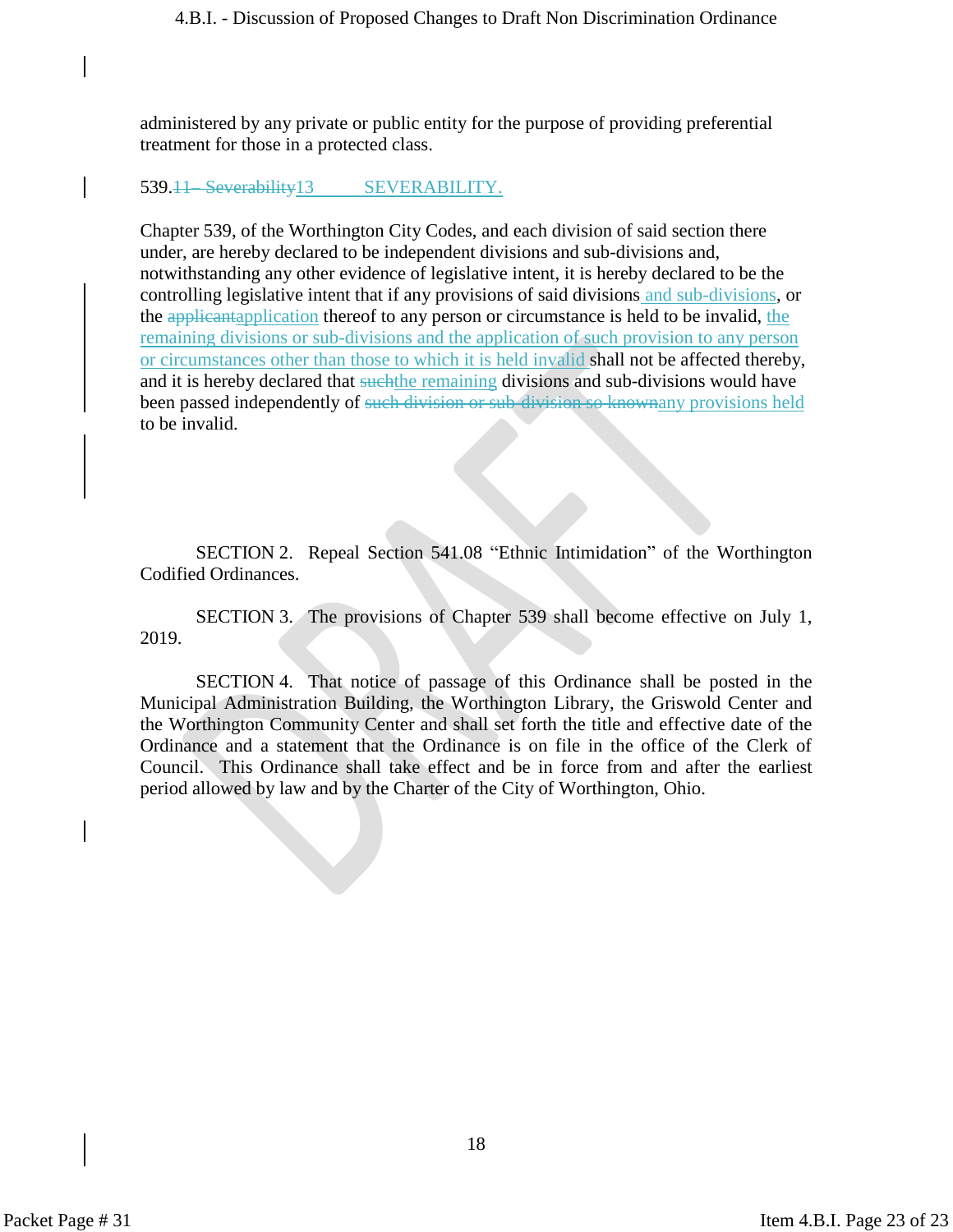#### 4.C.I. - Look Ahead Agenda



# **STAFF MEMORANDUM City Council Meeting – March 11, 2019**

Date: March 6, 2019

To: City Council

From: Matt Greeson, City Manager

Subject: **Look Ahead Agenda**

#### **EXECUTIVE SUMMARY**

This agenda item lists topics that are expected to come before City Council in the next month. It is not considered an exhaustive list as some agenda items are not yet known and others are considered routine and not included here.

#### **FUTURE AGENDA ITEMS**

- 1. FC Bank Sponsorship for Summer Concert on the Green Series (Presentation)
- 2. Ohio Parks & Recreation Association Awards (Presentation)
- 3. Great Blue Heron Award (Presentation)
- 4. Worthington Gateway Project, 7007 North High Street
	- a. Rezoning (Ordinance)
	- b. Subdivision (Ordinance)
	- c. Tax Increment Financing Property Transfer (Ordinance)
	- d. Tax Increment Financing Agreement (Ordinance)
- 5. Supplemental Appropriation for budget corrections (Ordinance)
- 6. Right of Way Acquisition for Northeast Gateway (Resolution)
- 7. Oath of Office for new Police Lieutenant (Presentation)
- 8. Job Description Update for Firefighter Position (Resolution)
- 9. Request to Bid Northeast Gateway Waterline Project (Motion)
- 10. Nondiscrimination Ordinance (Discussion and possible vote)
- 11. Mutual Aid Agreement for Fire & EMS Services (Resolution)